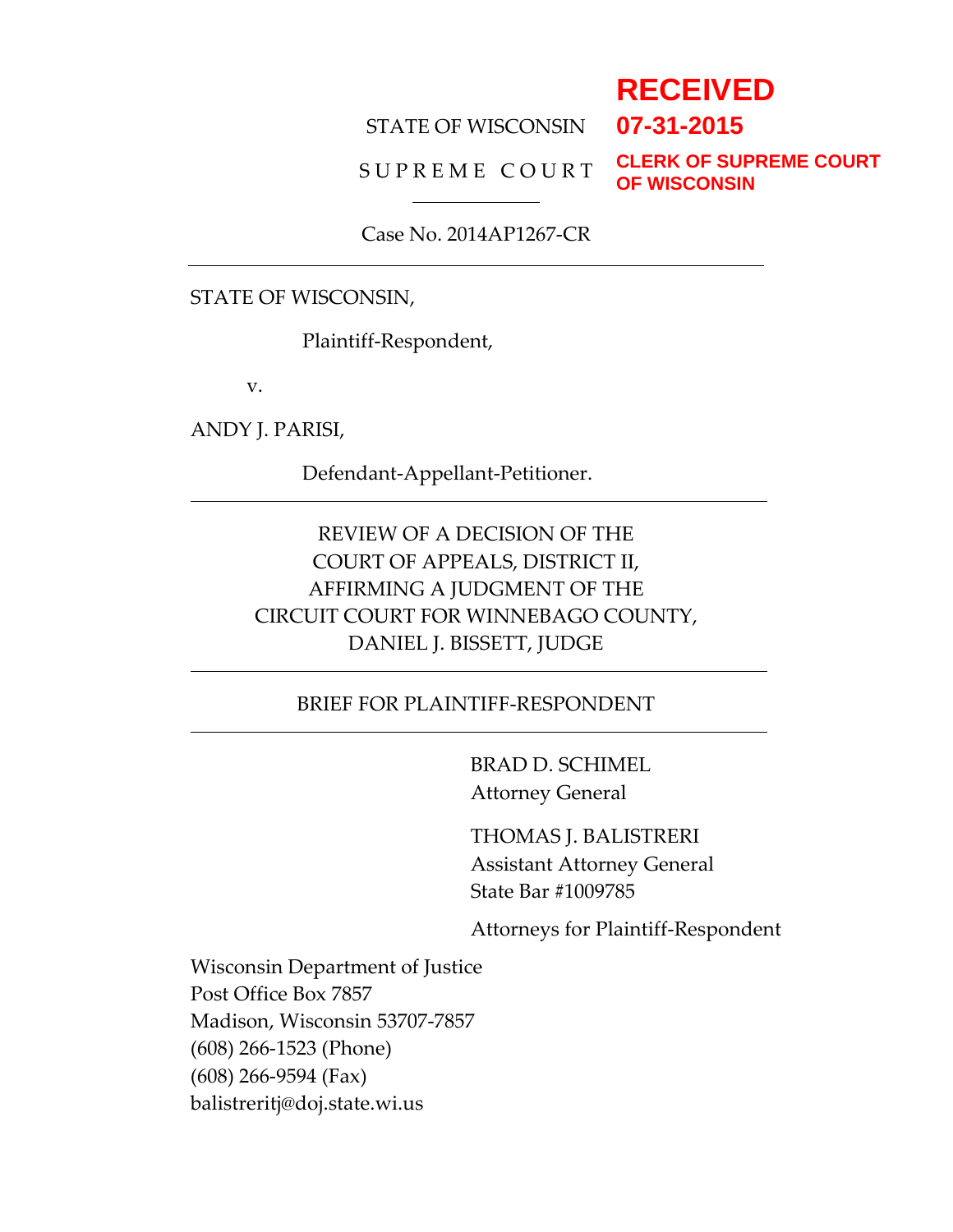# TABLE OF CONTENTS

# Page

| Ι.<br>The exclusionary rule should not be applied to<br>suppress the results of a test of Parisi's blood<br>where the police could have relied in good faith<br>on settled precedent and made at worst a<br>reasonable mistake of law in interpreting that<br>precedent to believe they did not need exigent<br>circumstances to take Parisi's blood without a |
|----------------------------------------------------------------------------------------------------------------------------------------------------------------------------------------------------------------------------------------------------------------------------------------------------------------------------------------------------------------|
| There were exigent circumstances that excused the<br>П.<br>police from obtaining a warrant to seize Parisi's                                                                                                                                                                                                                                                   |
|                                                                                                                                                                                                                                                                                                                                                                |

### Cases

| Berg v. State,           |  |
|--------------------------|--|
| 63 Wis. 2d 228,          |  |
|                          |  |
|                          |  |
| Davis v. United States,  |  |
|                          |  |
|                          |  |
| Heien v. North Carolina, |  |
|                          |  |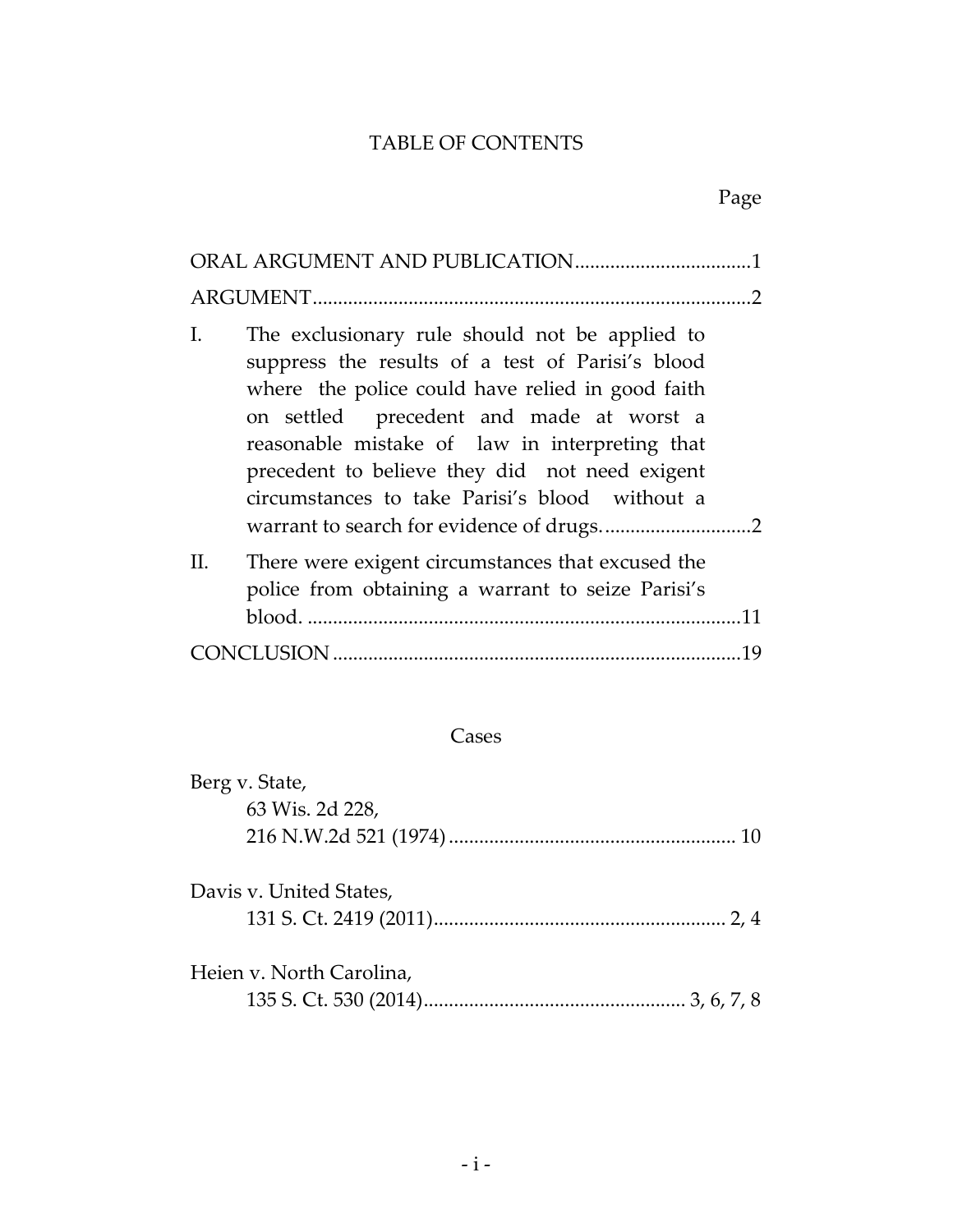| Page<br>Johnson v. Merta,     |
|-------------------------------|
|                               |
| 95 Wis. 2d 141,               |
|                               |
| Missouri v. McNeely,          |
|                               |
| People v. Ritchie,            |
|                               |
| Schmerber v. California,      |
|                               |
| State v. Bohling,             |
| 173 Wis. 2d 529,              |
|                               |
| State v. Dearborn,            |
| 2010 WI 84, 327 Wis. 2d 252,  |
|                               |
|                               |
| State v. Douglas,             |
| 123 Wis. 2d 13,               |
|                               |
| State v. Griffin,             |
| 220 Wis. 2d 371,              |
|                               |
| State v. Houghton,            |
| 2015 WI 79, ___ Wis. 2d ___ , |
|                               |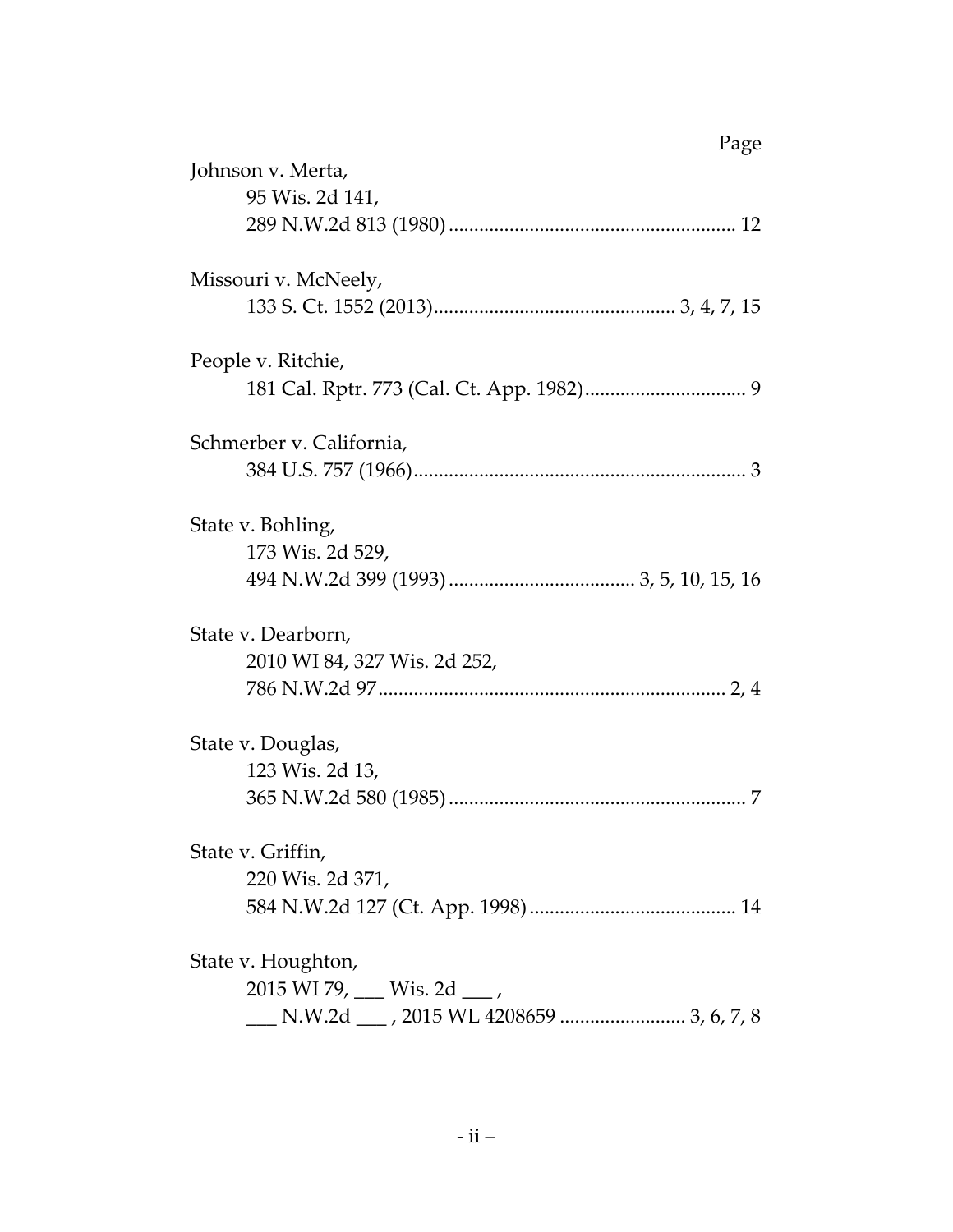| Page                              |  |
|-----------------------------------|--|
| State v. Hughes,                  |  |
| 2000 WI 24, 233 Wis. 2d 280,      |  |
|                                   |  |
| State v. Kennedy,                 |  |
| 2014 WI 132, 359 Wis. 2d 454,     |  |
|                                   |  |
| State v. Kiper,                   |  |
| 193 Wis. 2d 69,                   |  |
|                                   |  |
| State v. Larsen,                  |  |
| 2007 WI App 147, 302 Wis. 2d 718, |  |
|                                   |  |
| State v. Leutenegger,             |  |
| 2004 WI App 127, 275 Wis. 2d 512, |  |
|                                   |  |
| State v. Malinowski,              |  |
| 2011 WI App 1,                    |  |
|                                   |  |
| State v. Oberst,                  |  |
| 2014 WI App 58, 354 Wis. 2d 278,  |  |
|                                   |  |
| State v. Owens,                   |  |
| 148 Wis. 2d 922,                  |  |
|                                   |  |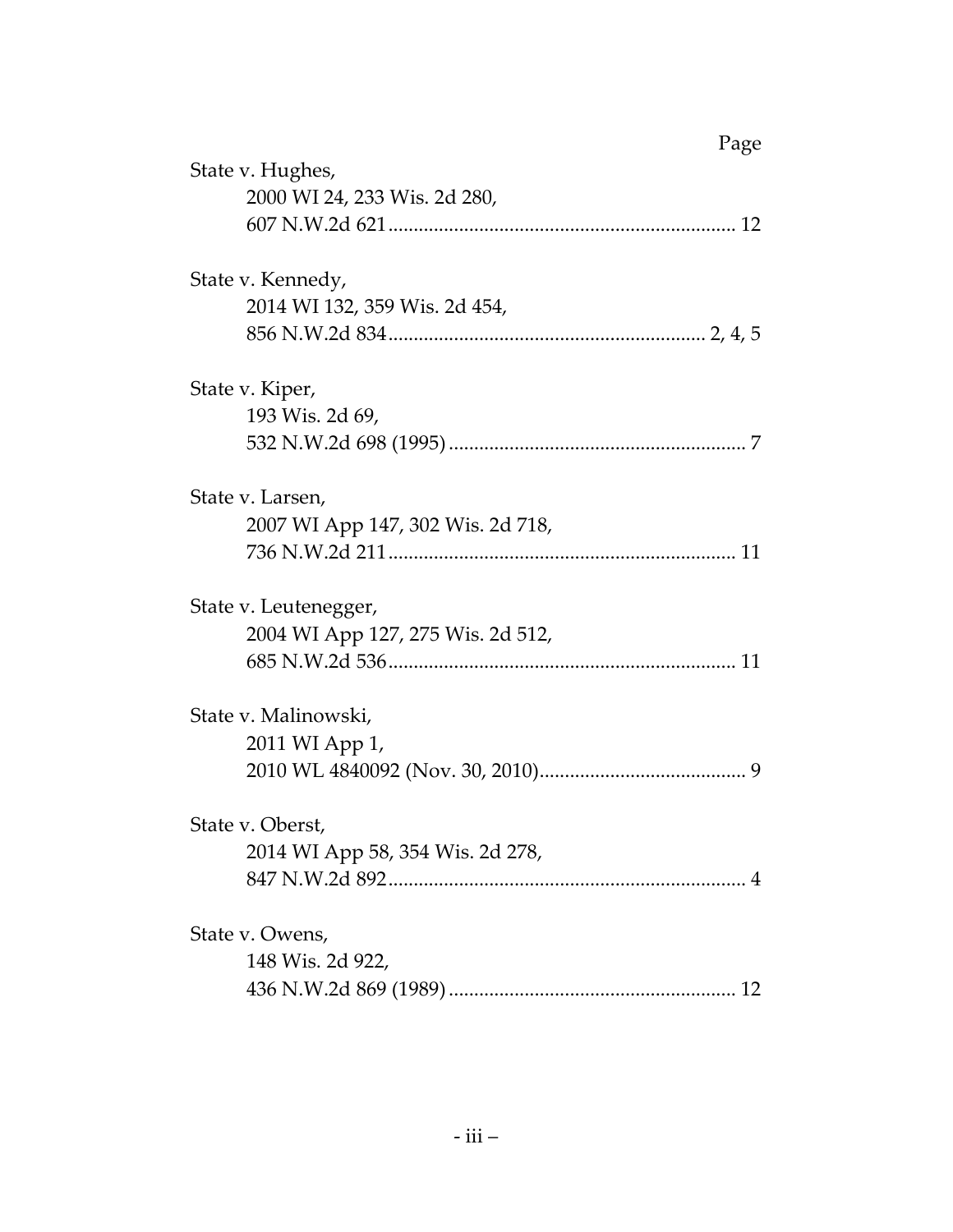|                        | State v. Patterson,               |  |
|------------------------|-----------------------------------|--|
|                        | 2009 WI App 161, 321 Wis. 2d 752, |  |
|                        | 776 N.W.2d 602                    |  |
|                        | $\mathit{aff}^{\prime} d$ ,       |  |
|                        | 2010 WI 130, 329 Wis. 2d 599,     |  |
|                        |                                   |  |
|                        | State v. Payano,                  |  |
|                        | 2009 WI 86, 320 Wis. 2d 348,      |  |
|                        |                                   |  |
|                        | State v. Peardot,                 |  |
|                        | 119 Wis. 2d 400,                  |  |
|                        |                                   |  |
|                        | State v. Reese,                   |  |
|                        | 2014 WI App 27, 353 Wis. 2d 266,  |  |
|                        |                                   |  |
|                        | State v. Richter,                 |  |
|                        | 2000 WI 58, 235 Wis. 2d 524,      |  |
|                        |                                   |  |
|                        | State v. Thorstad,                |  |
|                        | 2000 WI App 199, 238 Wis. 2d 666, |  |
|                        |                                   |  |
| United States v. Reid, |                                   |  |
|                        |                                   |  |
|                        |                                   |  |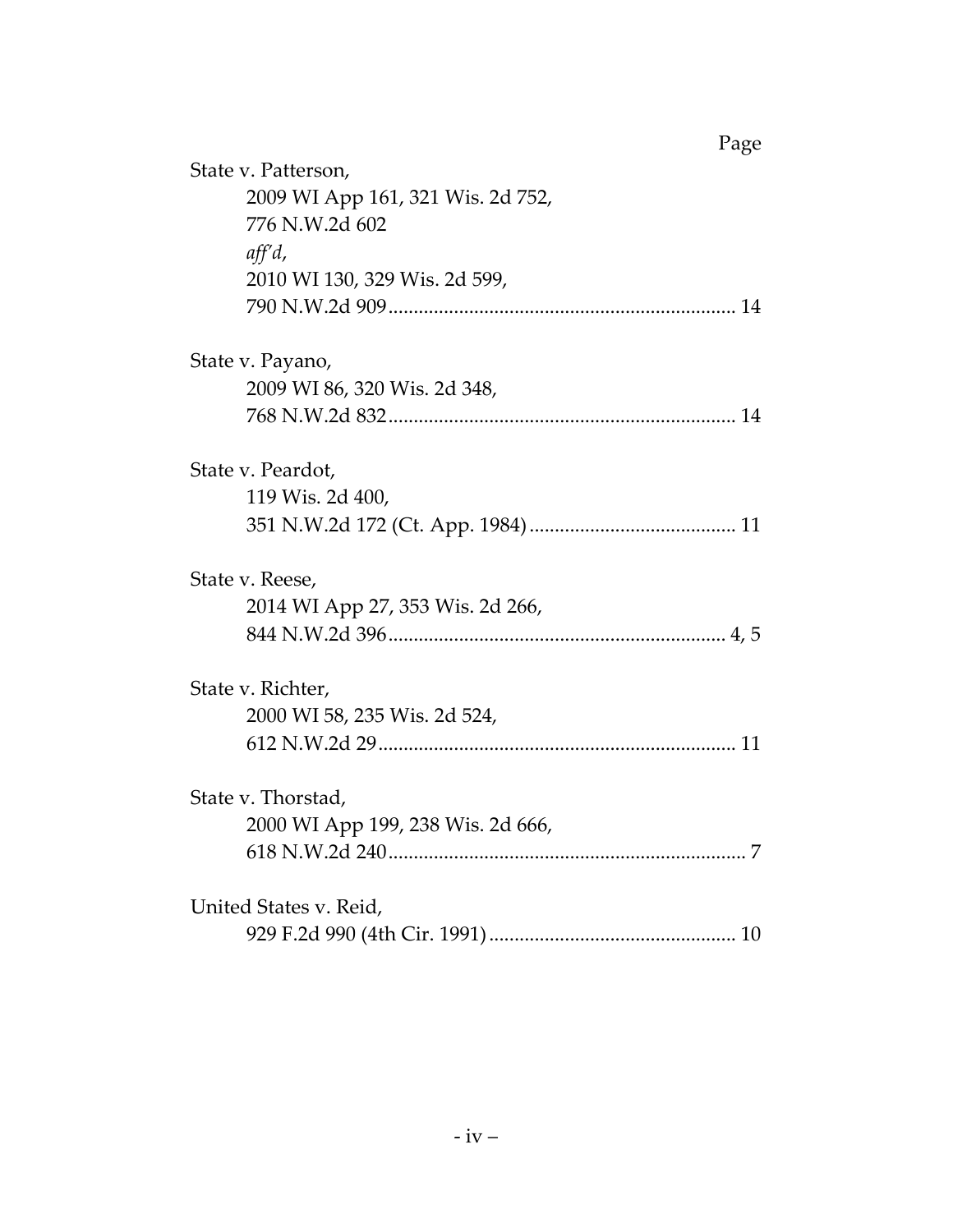# Page

## Statutes

## Other Authorities

| <b>Black's Law Dictionary</b>                                                                                                                                                |
|------------------------------------------------------------------------------------------------------------------------------------------------------------------------------|
| 3 Wayne R. LaFave,                                                                                                                                                           |
| Elisabeth J. Rooks et al.,<br>Pharmacokinetics and Pharmacokinetic Variability<br>of Heroin and its Metabolites: Review of the<br>Literature, Current Clinical Pharmacology, |
| Alain G. Verstraete,<br>Detection Times of Drugs of Abuse in<br>Blood, Urine, and Oral Fluid, Ther Drug Monit                                                                |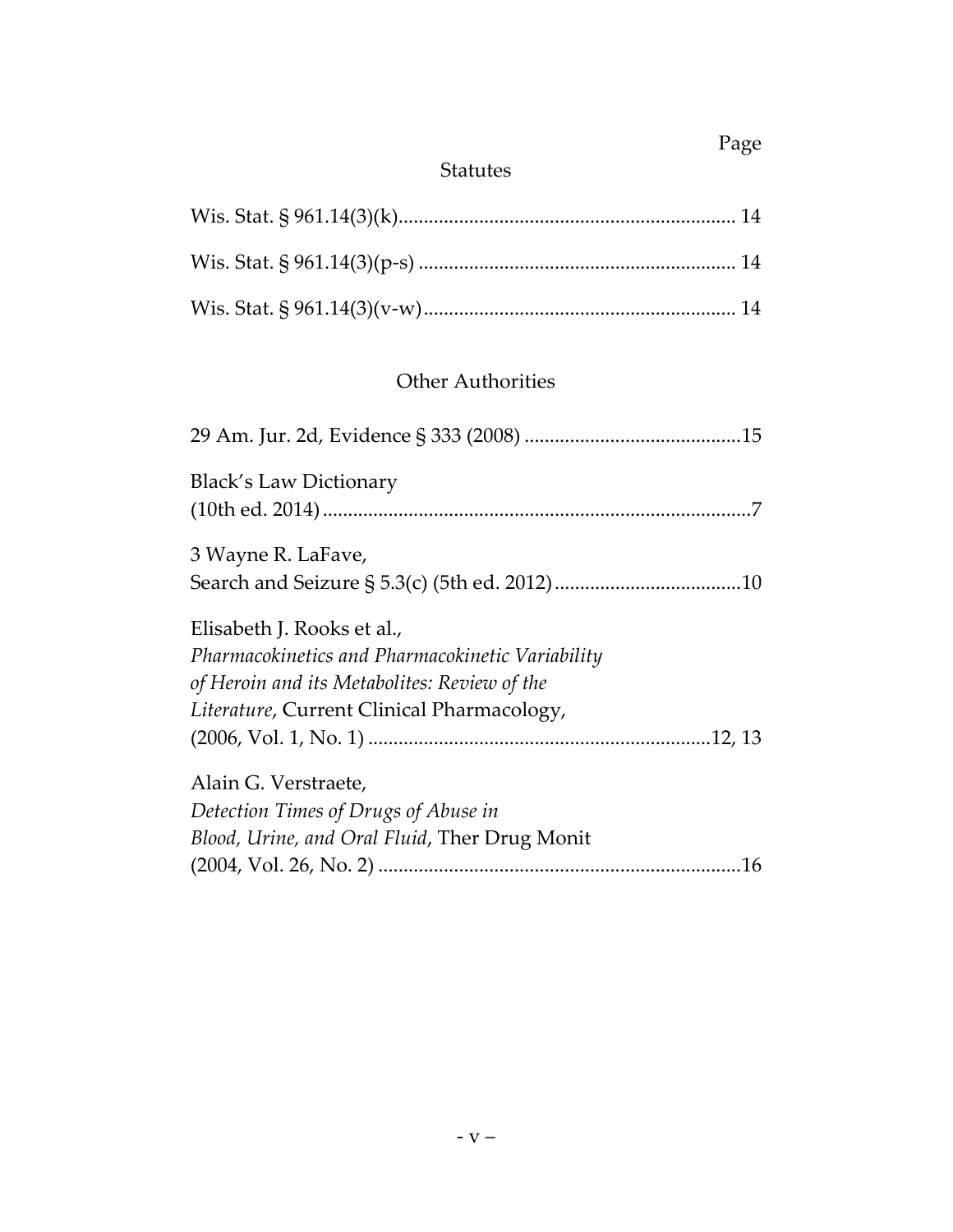#### STATE OF WISCONSIN

S U P R E M E C O U R T

Case No. 2014AP1267-CR

STATE OF WISCONSIN,

Plaintiff-Respondent,

v.

ANDY J. PARISI,

Defendant-Appellant-Petitioner.

## REVIEW OF A DECISION OF THE COURT OF APPEALS, DISTRICT II, AFFIRMING A JUDGMENT OF THE CIRCUIT COURT FOR WINNEBAGO COUNTY, DANIEL J. BISSETT, JUDGE

BRIEF FOR PLAINTIFF-RESPONDENT

#### **ORAL ARGUMENT AND PUBLICATION**

This case has already been set for oral argument. The court ordinarily publishes its opinions in cases that have been orally argued.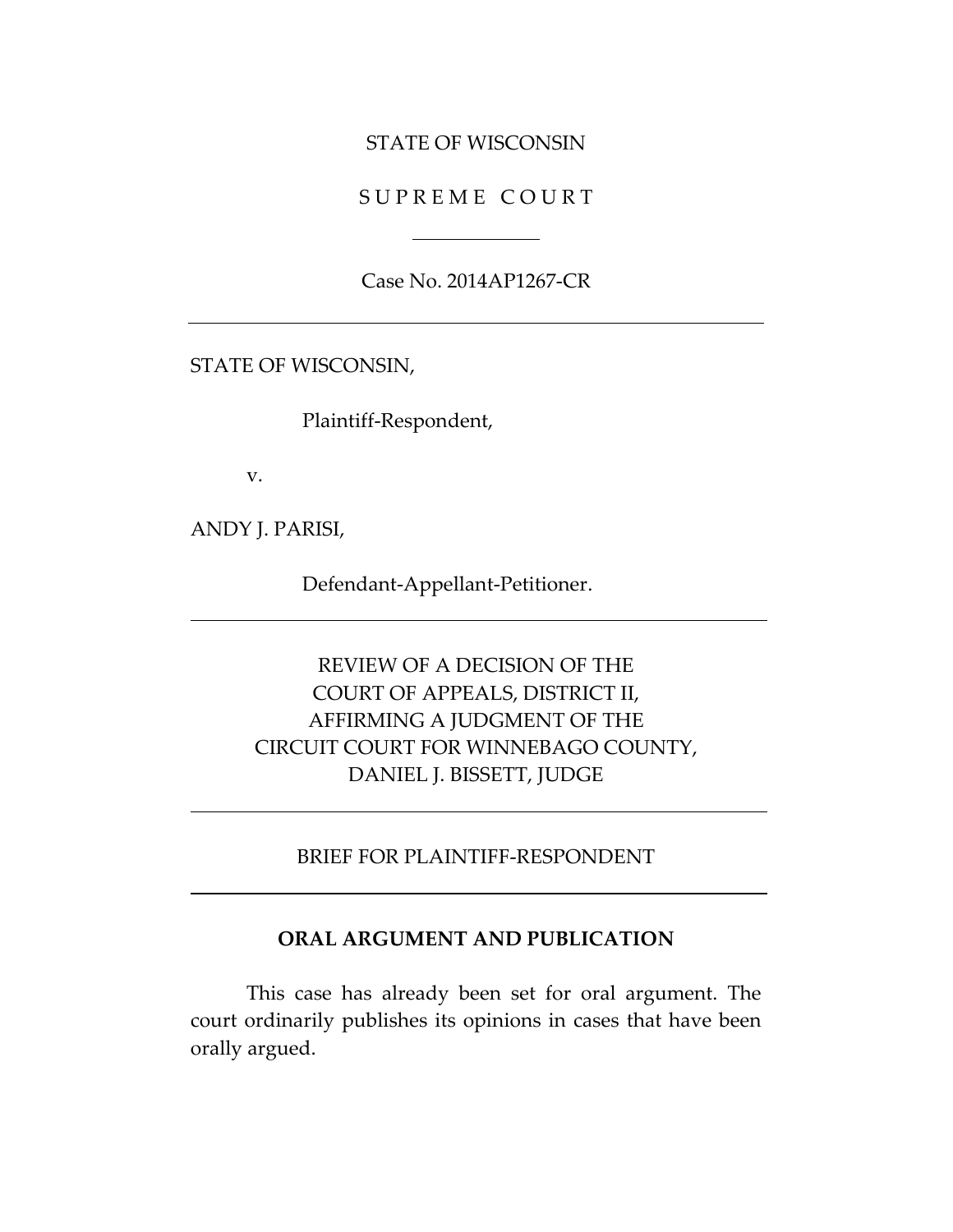#### **ARGUMENT**

**I. The exclusionary rule should not be applied to suppress the results of a test of Parisi's blood where the police could have relied in good faith on settled precedent and made at worst a reasonable mistake of law in interpreting that precedent to believe they did not need exigent circumstances to take Parisi's blood without a warrant to search for evidence of drugs.<sup>1</sup>**

This case comes at the confluence of two principles relating to the application of the exclusionary rule, a judicially created remedy designed to deter the deliberate, reckless or grossly negligent disregard of Fourth Amendment rights by the police. *See generally Davis v. United States*, 131 S. Ct. 2419, 2427 (2011).

First, the exclusionary rule does not apply to require the suppression of erroneously seized evidence when the police seized it in objectively reasonable reliance on clear and settled Wisconsin precedent that was later abrogated by the United States Supreme Court. *State v. Kennedy*, 2014 WI 132, ¶ 37, 359 Wis. 2d 454, 856 N.W.2d 834; *State v. Dearborn*, 2010 WI 84, ¶ 51, 327 Wis. 2d 252, 786 N.W.2d 97. *Accord Davis*, 131 S. Ct. at 2423- 24.

Second, the exclusionary rule does not apply so as to require the suppression of erroneously seized evidence when the police seized it in objectively reasonable reliance on a

 $\overline{a}$ 

<sup>&</sup>lt;sup>1</sup> For the purpose of this argument it does not matter whether or not there actually were exigent circumstances. Indeed, for the purpose of this argument it can be assumed that there were no exigent circumstances that would have excused the police from getting a warrant before seizing Parisi's blood. However, the second argument in this brief will show that exigent circumstances were present.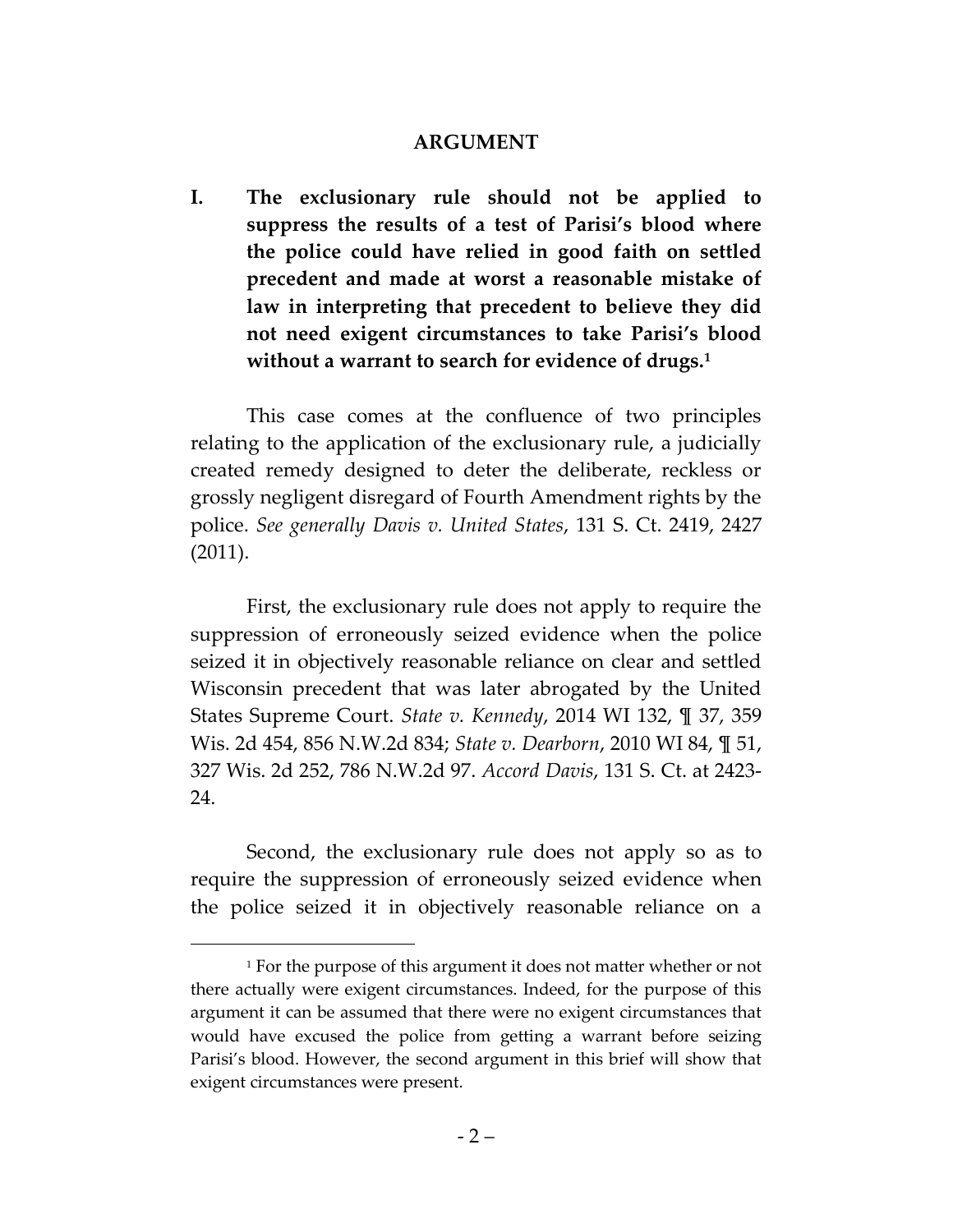mistake of law. *See Heien v. North Carolina*, 135 S. Ct. 530, 536, 539 (2014); *State v. Houghton*, 2015 WI 79, ¶¶ 44-46, \_\_\_Wis. 2d  $\frac{1}{100}$ ,  $\frac{1}{100}$  N.W.2d  $\frac{1}{100}$ , 2015 WL 4208659.

The police seized blood from the defendant-appellantpetitioner, Andy J. Parisi, on October 16, 2012 (30:5).

When the police seized Parisi's blood, *Missouri v. McNeely*, 133 S. Ct. 1552 (2013), had not yet been decided by the United States Supreme Court. When the police seized Parisi's blood, *State v. Bohling*, 173 Wis. 2d 529, 494 N.W.2d 399 (1993), decided almost twenty years earlier by the Wisconsin Supreme Court, was still the law in this state.

*Bohling* interpreted *Schmerber v. California*, 384 U.S. 757 (1966). *Bohling*, 173 Wis. 2d at 539-40.

In *Schmerber*, the Supreme Court held that the rapid dissipation of alcohol in the blood presented an exigent circumstance that allowed the police to seize a suspect's blood without a warrant. *Schmerber*, 384 U.S. at 770-71.

In *Bohling*, this court interpreted *Schmerber* to hold that an exigency based solely on the fact that alcohol dissipated rapidly in the blood was enough to draw blood without a warrant. *Bohling*, 173 Wis. 2d at 533, 539-40, 547-48. So in *Bohling*, the court recognized a per se rule that the rapid dissipation of alcohol in the bloodstream alone constitutes a sufficient exigency for a warrantless blood draw to obtain evidence of intoxication. *Bohling*, 173 Wis. 2d at 539, 547-48.

In *McNeely*, the Supreme Court recognized that lower courts had interpreted *Schmerber* differently. *McNeely*, 133 S. Ct. at 1558 & n.2. However, the Court said that the correct interpretation of *Schmerber* was that it did not create a per se rule. *McNeely*, 133 S. Ct. at 1559-60, 1563. The Supreme Court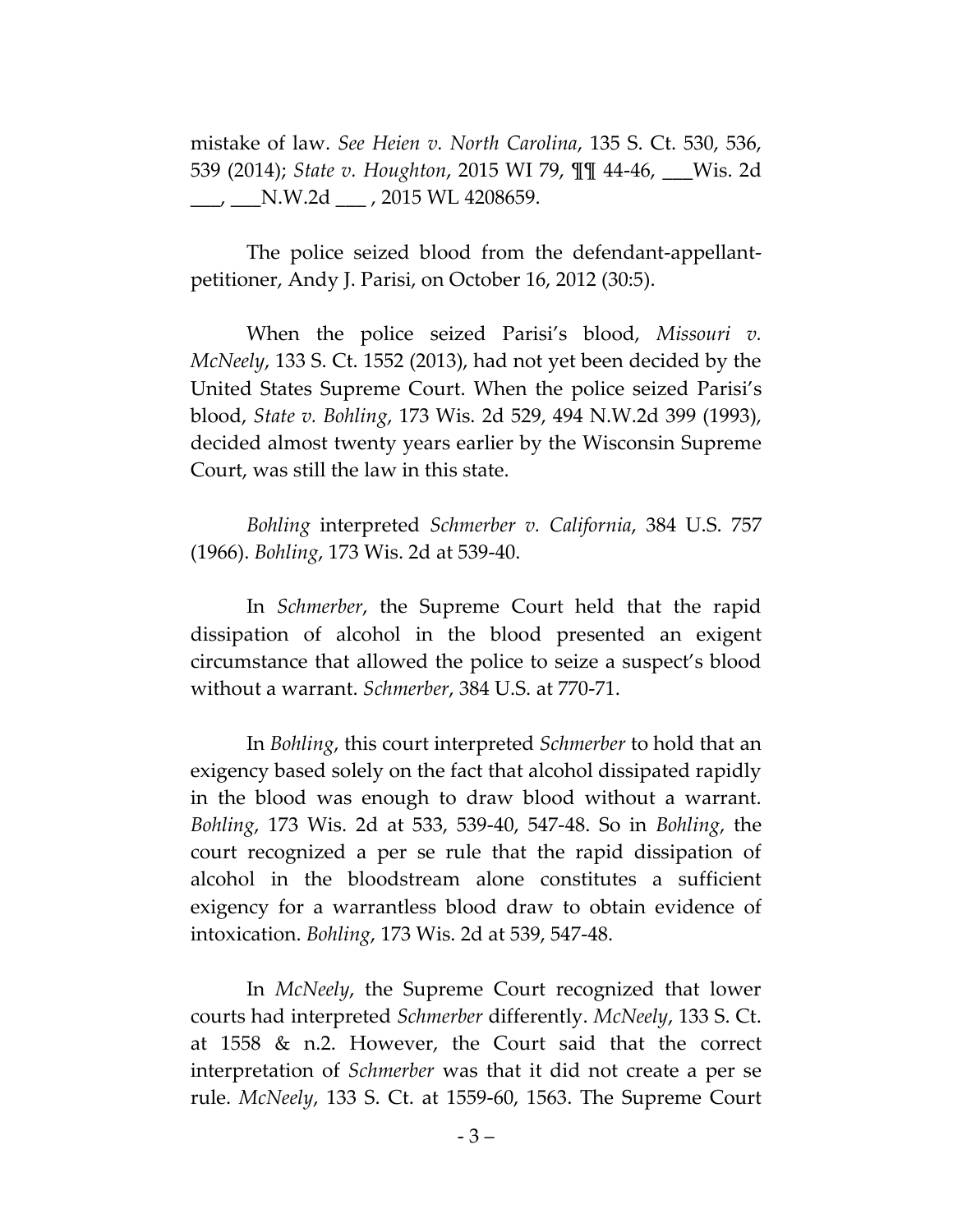ruled that the natural dissipation of alcohol in the bloodstream does not constitute an exigency sufficient to justify the seizure of blood without a warrant in every case, and that the reasonableness of a warrantless seizure must be determined case by case based on the totality of the circumstances. *McNeely*, 133 S. Ct. at 1563, 1568.

Thus, in the hindsight of *McNeely*, *Bohling* was wrongly decided because it interpreted *Schmerber* differently than the Supreme Court eventually interpreted *Schmerber*. So *McNeely* abrogated *Bohling*. *Kennedy*, 359 Wis. 2d 454, ¶ 29; *State v. Reese*, 2014 WI App 27, ¶¶ 17-18, 353 Wis. 2d 266, 844 N.W.2d 396.

The usual rule is that newly declared constitutional rules, including Fourth Amendment rules, must be applied retroactively to all pending cases that are not yet final at the time the decision was rendered. *Kennedy*, 359 Wis. 2d 454, ¶ 33; *Dearborn*, 327 Wis. 2d 252, ¶ 31. So *McNeely* must be applied to this case which is still on direct appeal. Assuming for the sake of this argument that Parisi's blood might have been seized without a warrant in the absence of exigent circumstances, that seizure would have been unlawful under *McNeely*.

But the fact that a constitutional rule applies retroactively to render a previous seizure unlawful does not necessarily mean that the exclusionary rule should also be applied to suppress the evidence that, in retrospect, has been unlawfully seized. *Davis*, 131 S. Ct. at 2430-31; *State v. Oberst*, 2014 WI App 58, ¶ 9, 354 Wis. 2d 278, 847 N.W.2d 892. *See Dearborn*, 327 Wis. 2d 252, ¶¶ 32-33.

In *Kennedy*, this court refused to apply the exclusionary rule to suppress evidence that was unlawfully seized without a warrant or exigent circumstances under *McNeely*, but was seized in objective good faith reliance on this court's then controlling precedent in *Bohling* which did not require specific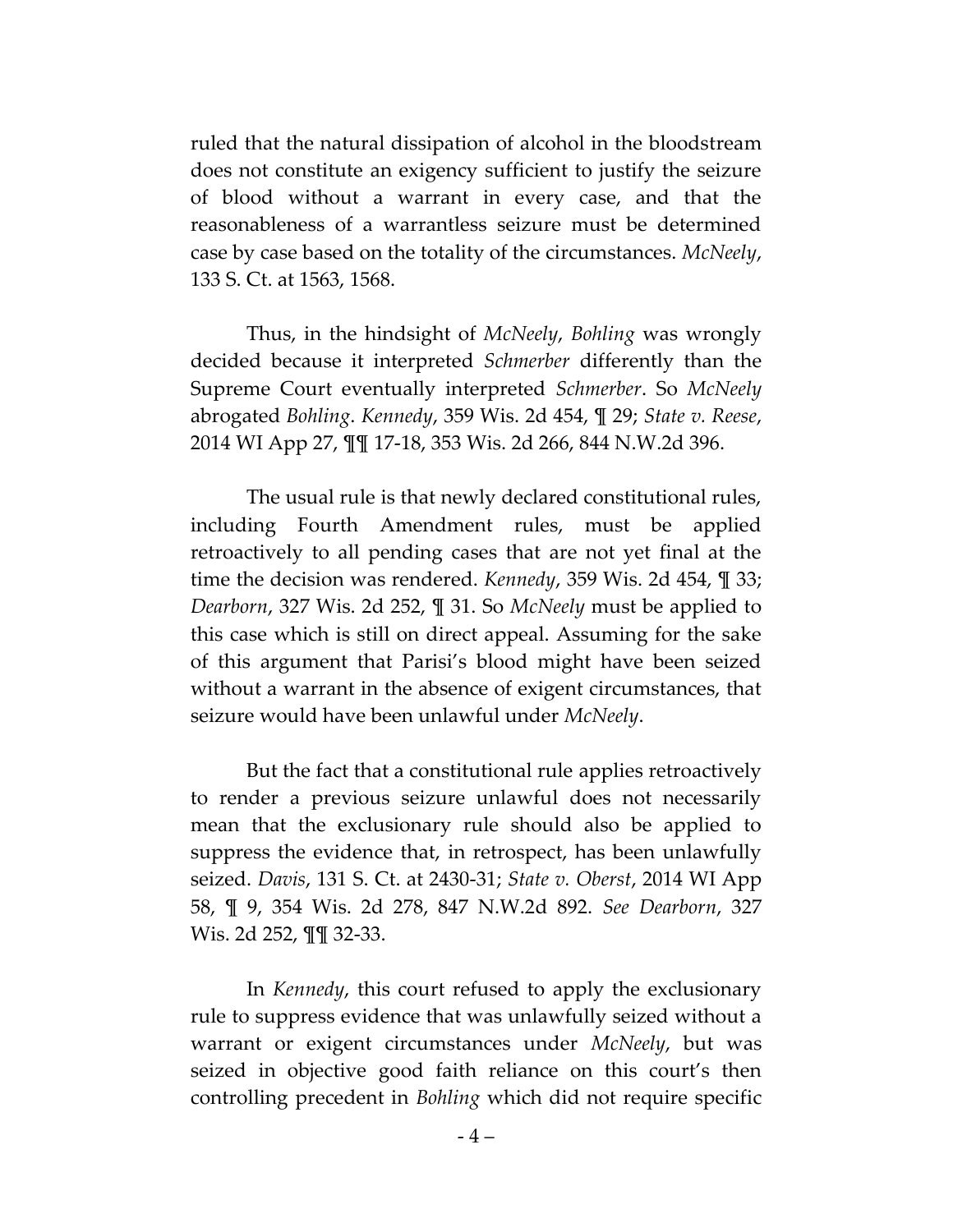exigent circumstances to justify a seizure. *Kennedy*, 359 Wis. 2d 454, ¶ 39. *Accord Reese*, 353 Wis. 2d 266, ¶ 22.

*Kennedy* would be controlling law in this case but for the fact that *Bohling* was expressly based on the seizure of blood to test for the presence of alcohol while Parisi's blood was seized to test for the presence of drugs (30:16-18).

Noting that alcohol dissipates rapidly in the blood after a defendant stops drinking, *Bohling*, 173 Wis. 2d at 538-45, that case specifically held that

the dissipation of alcohol from a person's bloodstream constitutes a sufficient exigency to justify a warrantless blood draw under the following circumstances: (1) the blood draw is taken at the direction of a law enforcement officer from a person lawfully arrested for a drunk-driving related violation or crime, and (2) there is a clear indication that the blood draw will produce evidence of intoxication.

*Bohling*, 173 Wis. 2d at 547-48.

So the fact that the police could have reasonably considered the precedent in *Bohling* to be valid controlling law when they seized Parisi's blood is not dispositive of the ultimate question whether the results of the test of Parisi's blood should be suppressed.

The second step of the inquiry in this case is to determine whether the exclusionary rule should be applied involves an assessment of whether the police officers who seized Parisi's blood could have reasonably believed that the controlling precedent in *Bohling* also applied to the seizure of blood to test for the presence of drugs, even if that belief might have possibly been mistaken.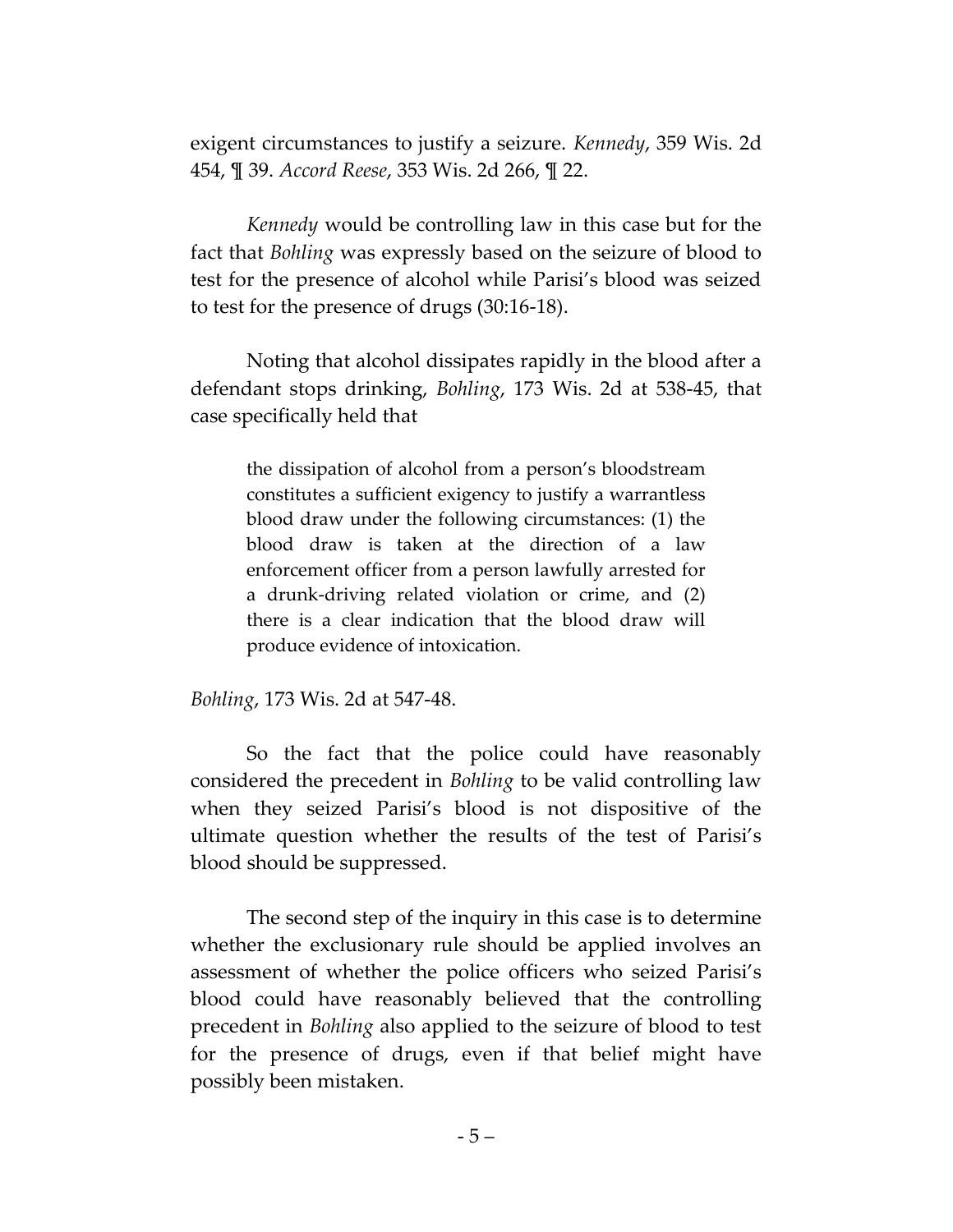As the Supreme Court reiterated in *Heien*, the ultimate test of the Fourth Amendment is reasonableness. *Heien*, 135 S. Ct. at 536. But "[t]o be reasonable is not to be perfect, and so the Fourth Amendment allows for some mistakes on the part of government officials, giving them 'fair leeway for enforcing the law in the community's protection.'" *Heien*, 135 S. Ct. at 536. *Accord Houghton*, 2015 WL 4208659, ¶ 44.

The Court has recognized that searches and seizures based on mistakes of fact can still be reasonable. *Heien*, 135 S. Ct. at 536. But reasonable people make mistakes of law too. *Heien*, 135 S. Ct. at 536.

The officer may be reasonably mistaken on either ground. Whether the facts turn out to be not what was thought, or the law turns out to be not what was thought, the result is the same: the facts are outside the scope of the law. There is no reason, under the text of the Fourth Amendment or [Supreme Court] precedents, why this same result should be acceptable when reached by way of a reasonable mistake of fact, but not when reached by way of a similarly reasonable mistake of law.

*Heien*, 135 S. Ct. at 536. *Accord Houghton*, 2015 WL 4208659, ¶ 45.

In *Heien* and in *Houghton*, the police were mistaken about whether statutory law allowed them to seize a person. *Heien*, 135 S. Ct. at 534-35 (mistake that statute permitted seizure of person driving with only one working brake light); *Houghton*, 2015 WL 4208659, ¶¶ 56-64 (mistake that statute permitted seizure of person driving with air freshener hanging from rearview mirror). But there is no reason why constitutional principles regarding mistake of law should not apply where the police were arguably mistaken about whether case law allowed them to seize evidence.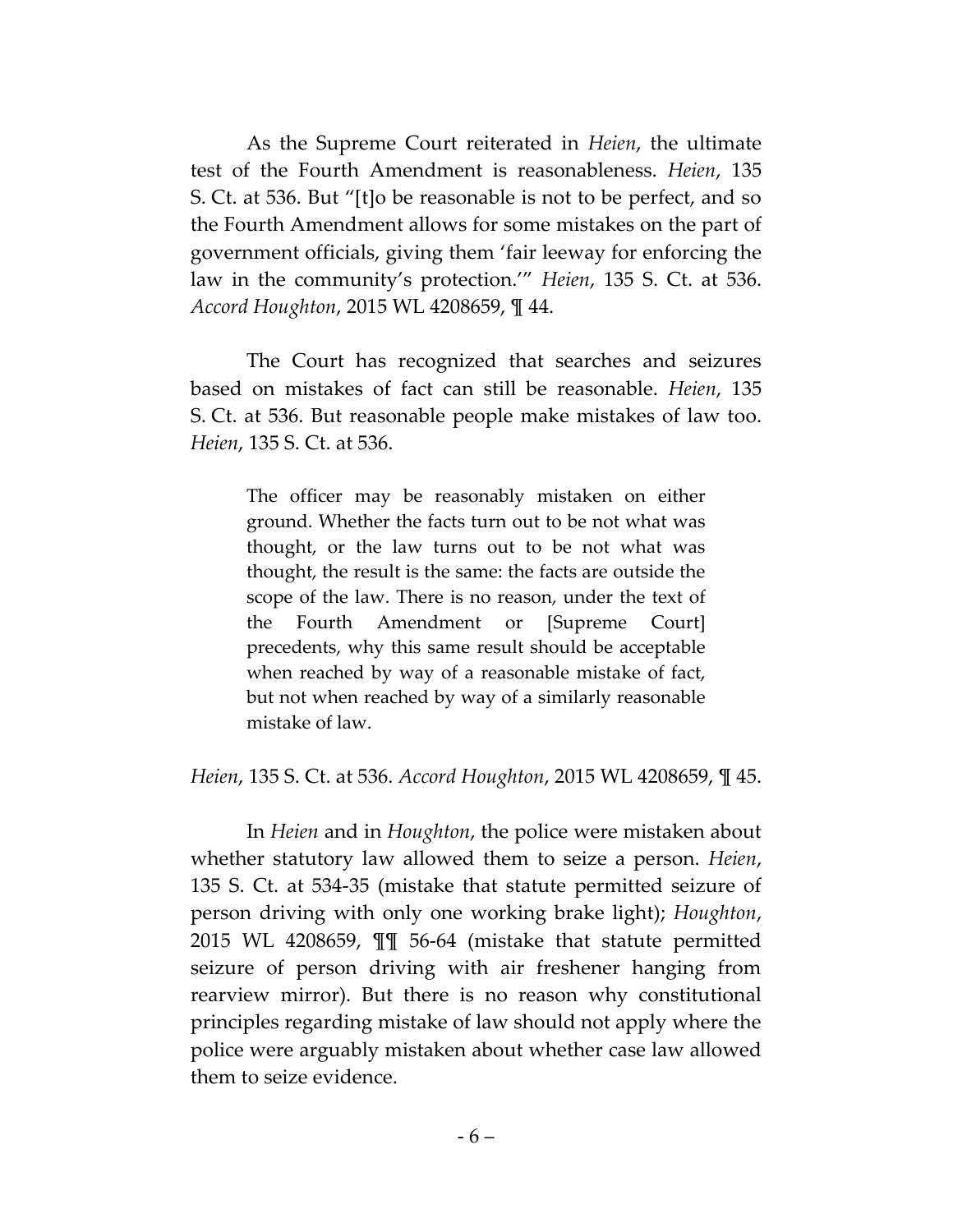Court decisions as much as statutes are "law." Black's Law Dictionary 259, 1015 (10th ed. 2014). Indeed, in *Heien*, the Court characterized *Davis*, where police relied on a subsequently overruled judicial decision, as a case where it "looked to the reasonableness of an officer's legal error." *Heien*, 135 S. Ct. at 539.

Moreover, because the Fourth Amendment protects persons, houses, papers and effects against unreasonable searches and seizures, it applies equally to seizures of persons and evidence. *See State v. Kiper*, 193 Wis. 2d 69, 81-83, 86, 532 N.W.2d 698 (1995); *State v. Douglas*, 123 Wis. 2d 13, 17, 25, 365 N.W.2d 580 (1985).

Although both *Heien* and *Houghton* found that there was no constitutional violation because of a reasonable mistake of law, *Heien*, 135 S. Ct. at 534, 539-40; *Houghton*, 2015 WL 4208659, ¶¶ 5-6, 71, in cases like this one where there arguably is a constitutional violation, a court can look to the reasonableness of an officer's legal error in considering whether to apply the exclusionary rule as an appropriate remedy for the violation. *Heien*, 135 S. Ct. at 539.

Finally, the fact that the legal mistakes in *Heien* and *Houghton* related to the requirement of reasonable suspicion, *Heien*, 135 S. Ct. at 534, 540; *Houghton*, 2015 WL 4208659, ¶¶ 5, 52, does not significantly differentiate those cases from this one.

Reasonable suspicion is necessary to justify a warrantless seizure of a person in a traffic stop. *Houghton*, 2015 WL 4208659, ¶ 30. Reasonable suspicion is also necessary to justify a warrantless seizure of blood. *State v. Thorstad*, 2000 WI App 199, ¶¶ 6, 13, 238 Wis. 2d 666, 618 N.W.2d 240. But exigent circumstances are necessary too. *McNeely*, 133 S. Ct. at 1563, 1568.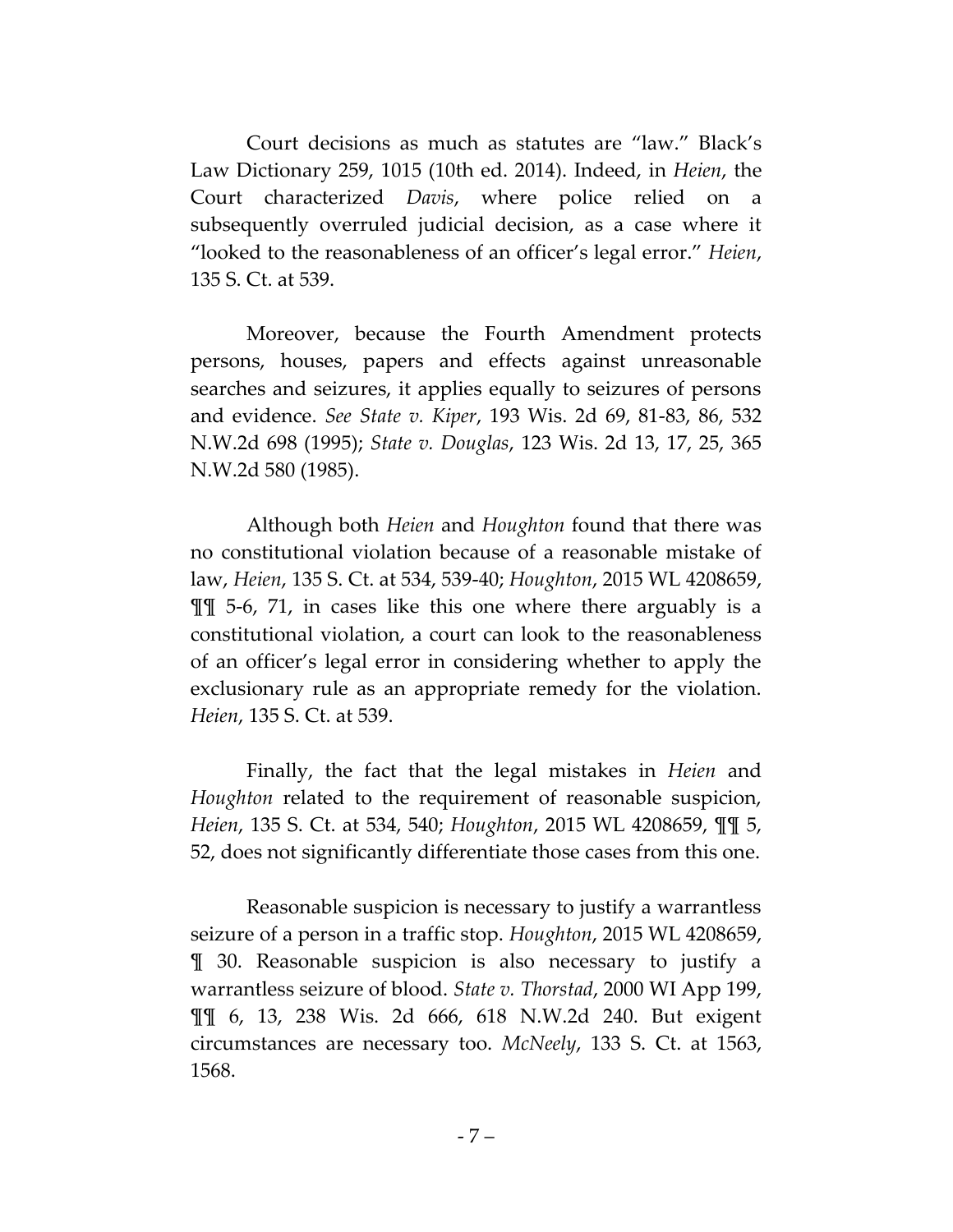It makes no difference that the police were mistaken about the first of these requirements in *Heien* and *Houghton*, while they were arguably mistaken about the second of these requirements in this case. The critical fact is that in both situations the police may have made a mistake about the law that erroneously led them to believe a seizure was constitutionally permissible under the circumstances when actually it was not.

In *Houghton*, this court said that the "issue in this case is whether a seizure predicated on an objectively reasonable mistake of law violates constitutional protections against unreasonable searches and seizures." *Houghton*, 2015 WL 4208659, ¶ 31. That statement of the issue covers both the situation in *Heien* and *Houghton* and the situation in this case. It covers both mistakes of statutory law relating to reasonable suspicion to seize a person and mistakes of decisional law relating to exigent circumstances to seize evidence.

A mistake of law is a mistake of law. There is no principled basis for making fine distinctions among different kinds of mistakes in different kinds of law regarding different kinds of seizures. If the law imposes certain requirements to justify a seizure, and the police make a reasonable mistake about what that law requires, the exclusionary rule should not be applied to suppress the evidence that has been reasonably although mistakenly seized.

In determining whether the police could have reasonably believed that *Bohling* applied to seizures of blood to search for drugs as well as alcohol, the court does not examine the subjective understanding of the particular officer who made the seizure. *Heien*, 135 S. Ct. at 539. The question is whether that belief, whether correct or mistaken, was objectively reasonable instead of just a sloppy study of the law. *Heien*, 135 S. Ct. at 539- 40; *Houghton*, 2015 WL 4208659, ¶ 52.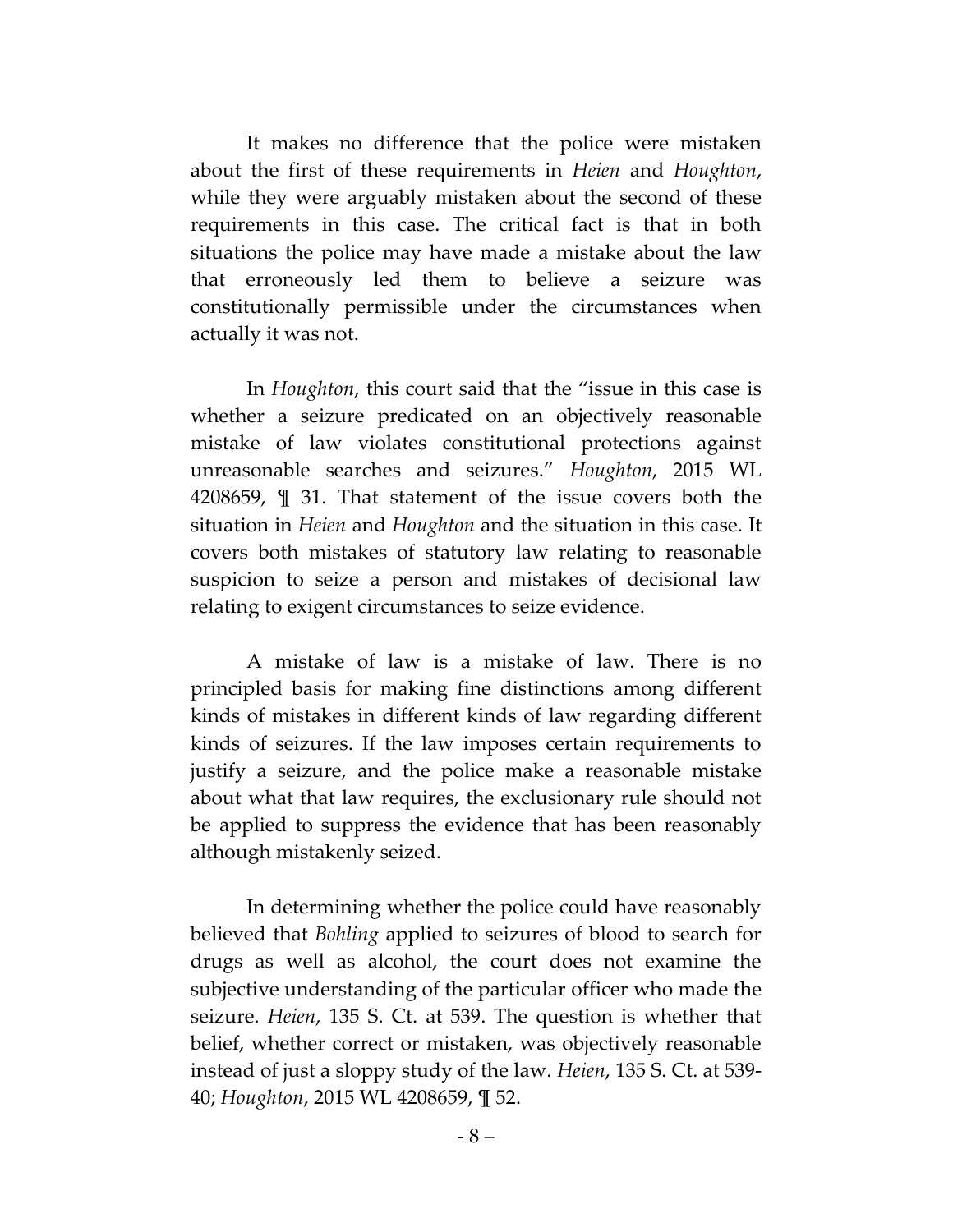If an objectively reasonable police officer would have made a diligent study of the law on October 16, 2012, the officer would have discovered a decision of the Wisconsin Court of Appeals which, while not binding precedent, persuasively held that *Bohling* applied to seizures of blood to search for drugs.

In *State v. Malinowski*, 2011 WI App 1, 2010 WL 4840092 (Nov. 30, 2010) (authored unpublished decision), the court expressly confronted the question of whether *Bohling* applies to searches of blood for drugs as well as to searches for alcohol. *Malinowski*, 2010 WL 4840092, ¶¶ 1-2, 10-11.

Noting that a "majority of jurisdictions that have addressed this issue make no distinction between the dissipation of alcohol and drugs from the blood stream," the court "agree[d] with the majority of jurisdictions that it is not necessary to distinguish between alcohol and drugs for purposes of the exigent circumstances exception." *Malinowski*, 2010 WL 4840092, ¶¶ 13-14.

The court of appeals was especially convinced by *People v. Ritchie*, 181 Cal. Rptr. 773 (Cal. Ct. App. 1982), which held that distinguishing between alcohol and drugs in the context of determining exigent circumstances is a "'needless refinement'" because, while the rate of dissipation may be different, both alcohol and drugs dissipate and diminish over time. *Malinowski*, 2010 WL 4840092, ¶¶ 14-15. The court said there was no basis for any requirement that the police ascertain the nature of the drug allegedly ingested in order to determine just how fast it will dissipate. *Malinowski*, 2010 WL 4840092, ¶ 17.

Had the police contemporaneously consulted the leading treatise on the law of search and seizure they would have found the same thing.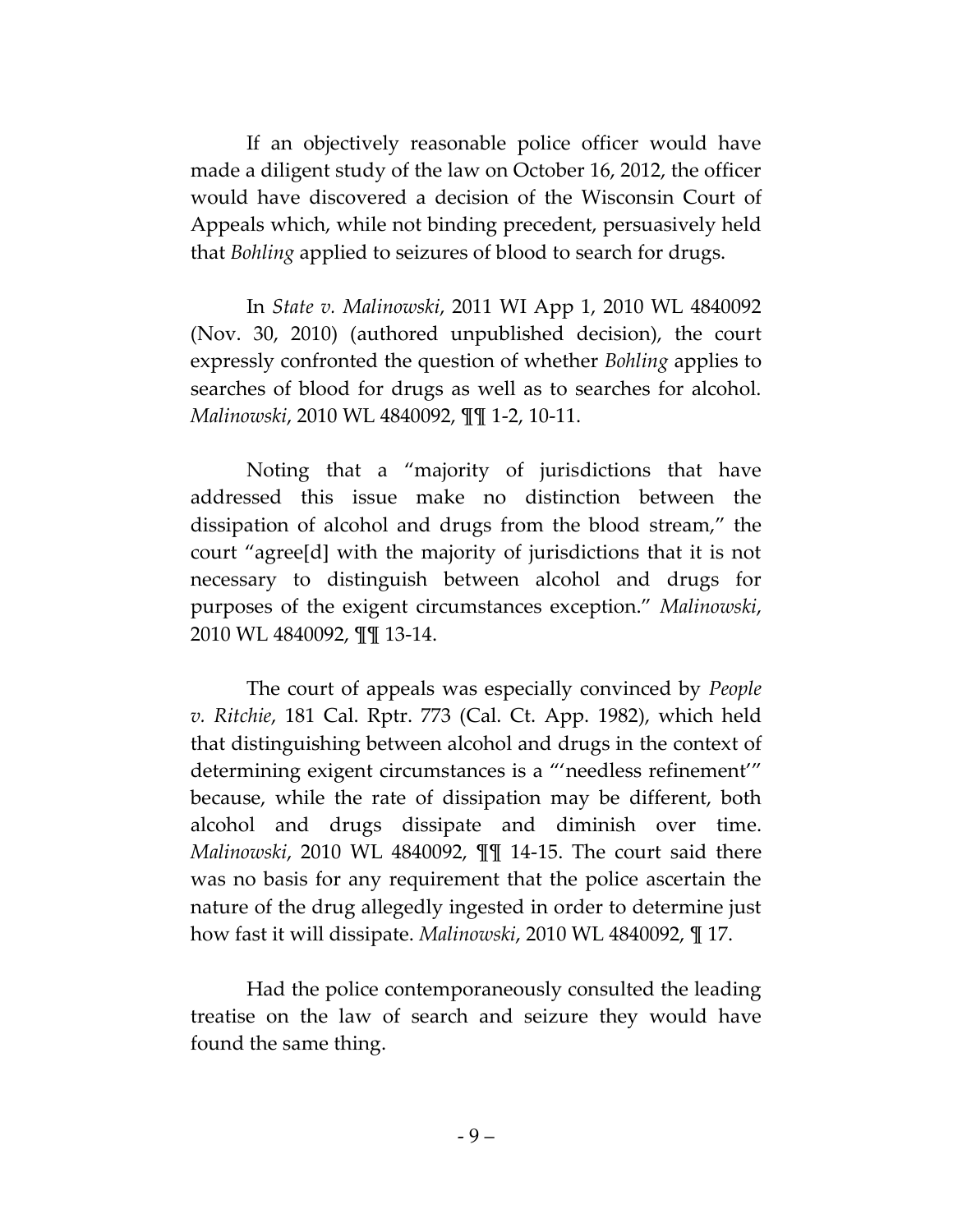Professor LaFave similarly notes that a clear majority of jurisdictions that had addressed the issue made no distinction between the metabolization of alcohol and controlled drugs for the purpose of determining whether there were exigent circumstances. 3 Wayne R. LaFave, Search and Seizure § 5.3(c) at 226-28 & n.132 (5th ed. 2012).

There is nothing in the opinion in *Bohling* that would cause anyone to question these authorities.

Although *Bohling* was aimed at alcohol, it said nothing to exclude drugs. *See Berg v. State*, 63 Wis. 2d 228, 238, 216 N.W.2d 521 (1974) (common error in analyzing opinions to assume that because X is included, Z is necessarily excluded). Although it may be true that some drugs do not dissipate as quickly as alcohol, *Bohling* did not set a timer on how rapidly a substance must dissipate to create exigent circumstances.

Indeed, *Bohling* cited a federal case which indicated that the exigent circumstances described in *Schmerber* would exist when the police searched for either drugs or alcohol because "'[a]lcohol and other drugs are eliminated from the blood stream at a constant rate.'" *Bohling*, 173 Wis. 2d at 543 (citing *United States v. Reid*, 929 F.2d 990, 993 (4th Cir. 1991)).

Based on the authorities available at the time Parisi's blood was taken, the police could have made an objectively reasonable determination that *Bohling* applied to the seizure of blood for the purpose of testing it for drugs, and therefore that they did not need any special exigent circumstances to excuse them from getting a warrant.

Interpreting *Bohling* to apply to drugs may have been right or it may have been wrong. But it does not matter whether that interpretation was correct. What matters is that it was objectively reasonable.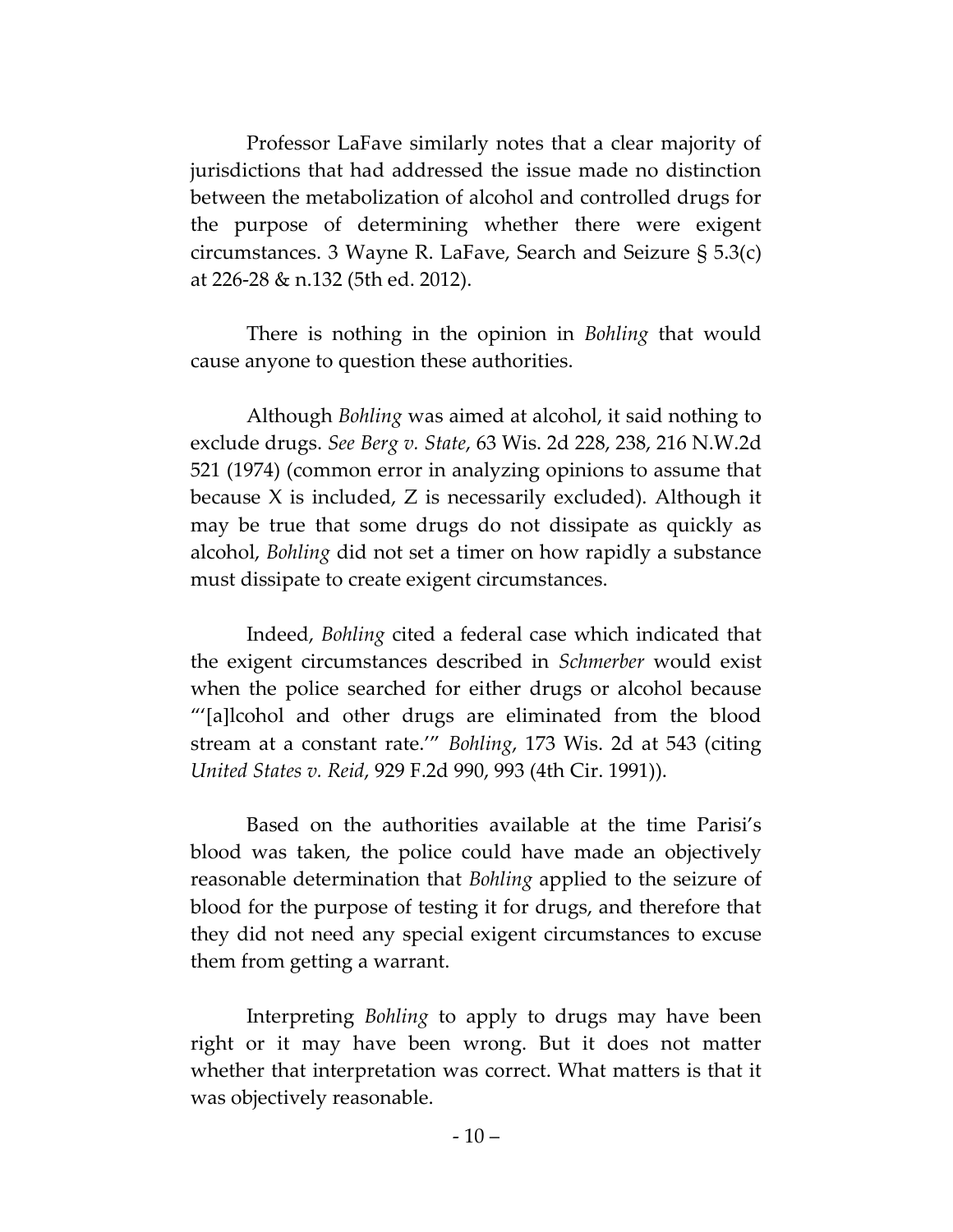So even assuming for the sake of this argument that Parisi's blood might have been seized in the absence of exigent circumstances, because the police who seized Parisi's blood to search for evidence of drugs could have relied in good faith on the contemporaneous controlling precedent in *Bohling* and made at worst a reasonable mistake of law in interpreting *Bohling* to believe they did not need exigent circumstances to search for drugs, the exclusionary rule should not be applied to suppress the results of the test of Parisi's blood.

## **II. There were exigent circumstances that excused the police from obtaining a warrant to seize Parisi's blood.**

Even if the good faith and mistake of law exceptions to the exclusionary rule would not apply in this case so that the police could not reasonably believe they did not need exigent circumstances to seize Parisi's blood, that seizure would still be lawful because there were exigent circumstances that excused the police from obtaining a warrant.

The test for assessing the exigencies of a situation is objective, turning on the reasonableness of a belief that evidence might be lost if the police did not act promptly under the circumstances. *State v. Leutenegger*, 2004 WI App 127, ¶ 11, 275 Wis. 2d 512, 685 N.W.2d 536; *State v. Richter*, 2000 WI 58, ¶ 30, 235 Wis. 2d 524, 612 N.W.2d 29. The subjective beliefs of the police are not relevant. *See State v. Larsen*, 2007 WI App 147, ¶ 19, 302 Wis. 2d 718, 736 N.W.2d 211; *State v. Peardot*, 119 Wis. 2d 400, 405, 351 N.W.2d 172 (Ct. App. 1984).

Here, the police had no way of knowing when Parisi might have ingested heroin or any other drugs. No one saw him take any drugs. No one saw him start to feel the effects of any drugs.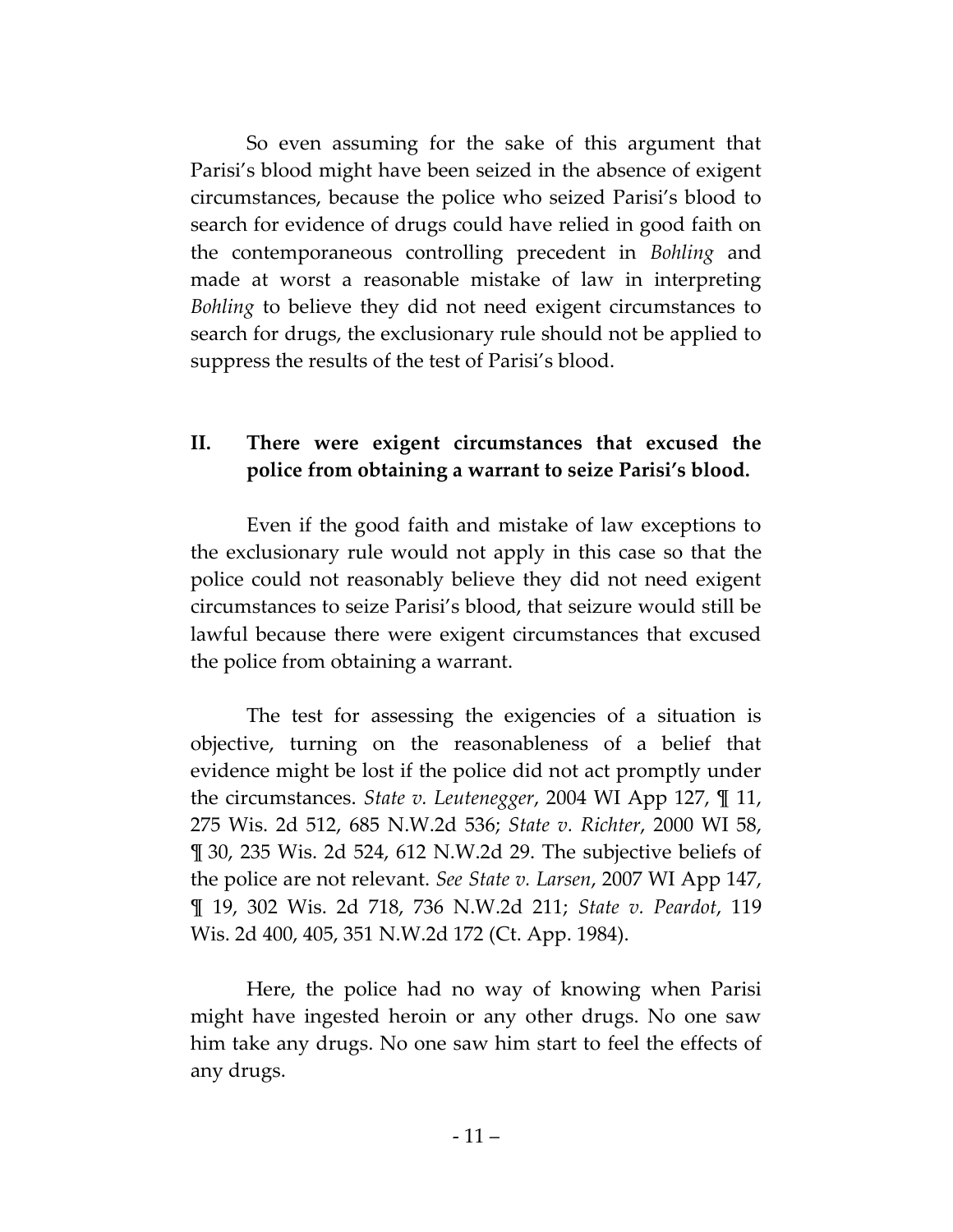Parisi was found overdosing sometime after midnight (30:7), so he must have ingested the drugs before then.

The police were dispatched at 12:38 a.m. (30:5). They arrived about five to ten minutes later (30:10).

The evidence established that in 2012 it usually took the Oshkosh police about two hours to get a warrant (30:20-21). Although that now seems like a long time to Parisi, Brief for Defendant-Appellant-Petitioner at 25, a brief in the supreme court is not the time or place to question the credibility of uncontradicted evidence presented at a hearing in the circuit court. *State v. Hughes*, 2000 WI 24, ¶ 2 n.1, 233 Wis. 2d 280, 607 N.W.2d 621; *State v. Owens*, 148 Wis. 2d 922, 930, 436 N.W.2d 869 (1989); *Johnson v. Merta*, 95 Wis. 2d 141, 151, 289 N.W.2d 813 (1980).

So even if the police had tried to obtain a warrant as soon as they arrived on the scene, it would probably have been more than three hours after Parisi ingested the heroin before they could have executed a warrant to seize his blood to obtain evidence of his ingestion of that drug. By that time the best evidence of heroin use would have been gone.

Heroin is diacetylmorphine, a semi-synthetic morphine derivative. Elisabeth J. Rook et al., *Pharmacokinetics and Pharmacokinetic Variability of Heroin and its Metabolites: Review of the Literature*, Current Clinical Pharmacology 109, 109-10 (Vol. 1, No. 1, 2006) (attached as Exhibit 1 to State's Response to Defendant's Motion to Suppress (7)).

Morphine is a natural alkaloid harvested from poppies. Rook at 110. In the synthesis of heroin, morphine molecules are acetylated in an excess of acetic anhydride at higher temperatures. Rook at 110. The molecular structure of heroin shows that it derives its scientific name from the fact that the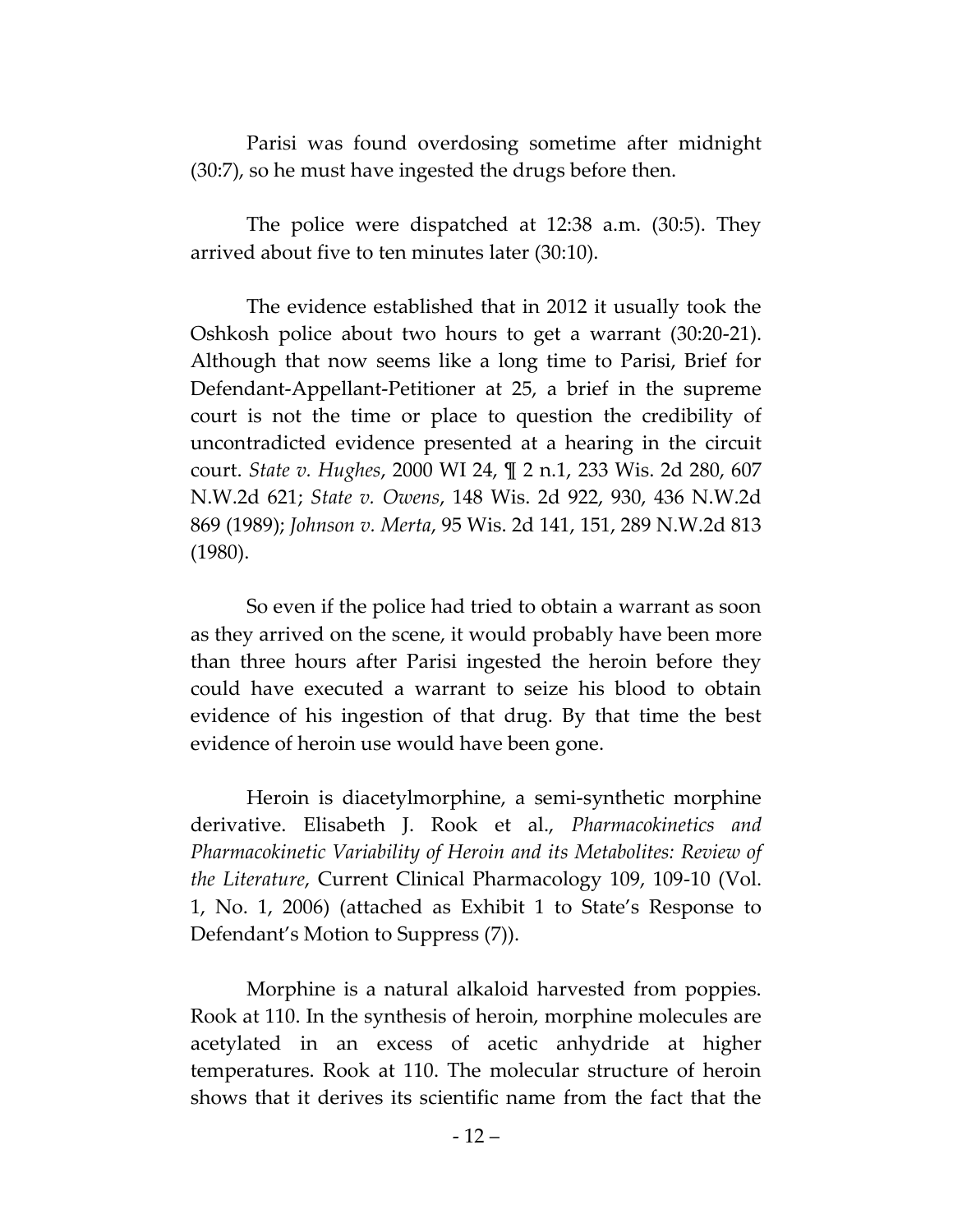base morphine acquires two acetyl molecules during the synthesis. *See* Rook at 110, fig. 1.

In human plasma, heroin is rapidly hydrolyzed into 6 monoacetylmorphine, i.e., morphine with only one acetyl molecule instead of two, and finally into ordinary morphine with no remaining acetyl molecules attached. Rook at 110.

Heroin completely devolves into 6-monoacetylmorphine within ten to forty minutes and becomes undetectable as heroin after that time. Rook at 111. 6-Monoacetylmorphine is still detectable in plasma for only one to three hours after ingestion of heroin. Rook at 111.

The final byproduct of the breakdown of heroin, nonacetyl morphine, has a half-life of 100 to 280 minutes in blood, Rook at 112, which means that half the morphine that was initially in the blood can still be detected from about one and two-thirds to four and two-thirds hours after formation. One quarter of the morphine can still be detected from about three to nine hours later.

So the police can still obtain some evidence of heroin ingestion more than three hours after the heroin was ingested. The problem is that the evidence that can be obtained more than three hours after ingestion of heroin is not the best evidence that the defendant ingested heroin.

6-Monoacetylmorphine is specific evidence that the defendant ingested heroin because it is acetylated morphine, which is what heroin is. The difference between 6 monoacetylmorphine and heroin, i.e., diacetylmorphine, is that heroin has two acetyl molecules (di) rather than just one acetyl molecule (mono). In breaking down, heroin loses one of its acetyl molecules very quickly, and the second acetyl molecule a bit less quickly.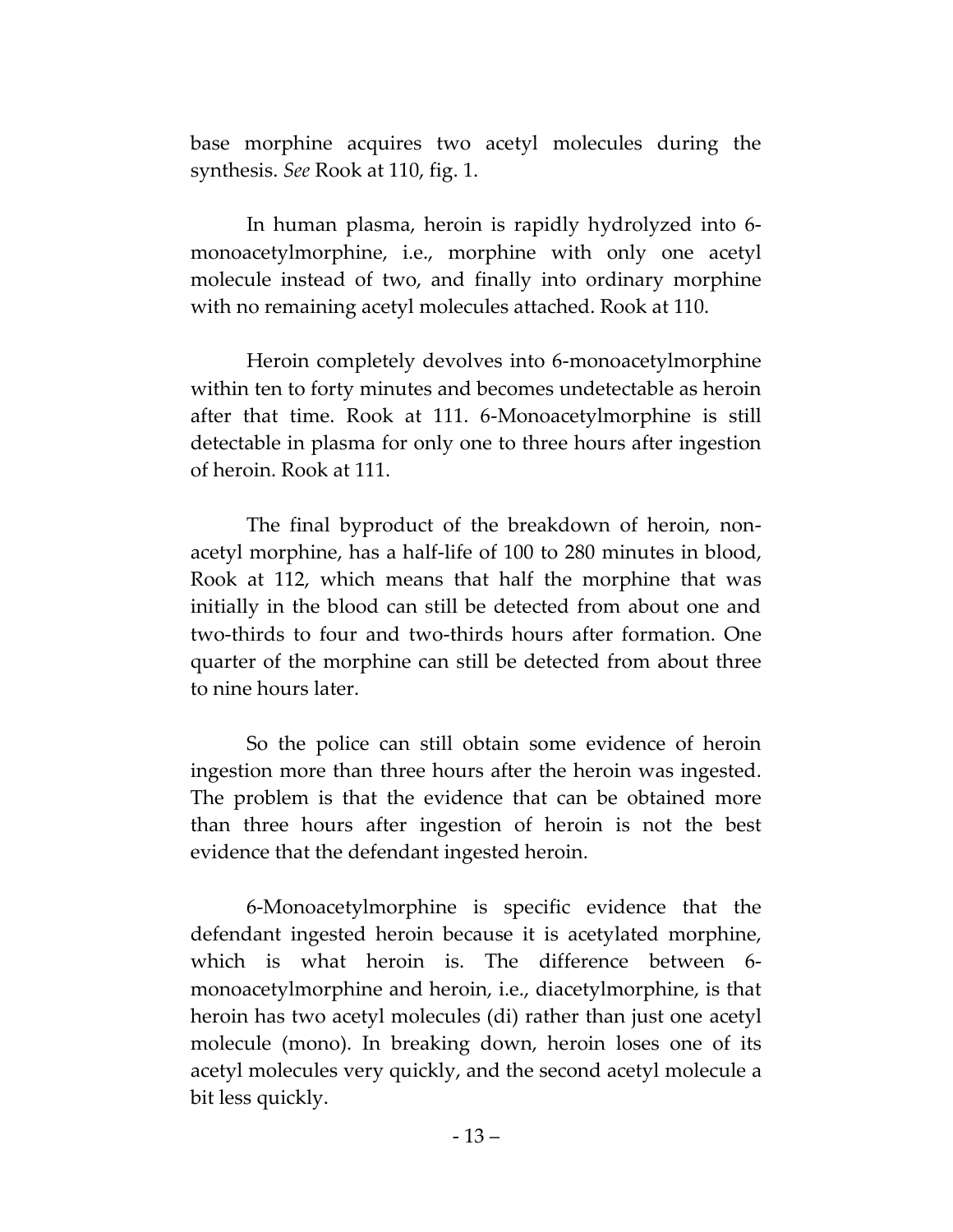Morphine is some evidence that the defendant ingested heroin because it is the base component of heroin. If there is morphine in the defendant's blood, it is possible that the morphine previously had an acetyl component, making it heroin, that has since broken down and dissipated.

But in the absence of any present acetyl molecules, morphine is not specific evidence of heroin ingestion. Morphine in the blood means the defendant could have ingested heroin, but could also have ingested morphine.

Although both heroin and morphine are Schedule I controlled substances, Wis. Stat.  $\S$  961.14(3)(k), (p-s), (v-w) (2013-14), this ambiguity is significant in a prosecution for possessing a controlled substance because the presence of drugs in the blood by itself is not sufficient evidence to support a conviction. *State v. Patterson*, 2009 WI App 161, ¶ 25, 321 Wis. 2d 752, 776 N.W.2d 602, *aff'd*, 2010 WI 130, 329 Wis. 2d 599, 790 N.W.2d 909; *State v. Griffin*, 220 Wis. 2d 371, 381, 584 N.W.2d 127 (Ct. App. 1998). The presence of drugs in the blood is circumstantial evidence of possession that can support other evidence showing that the defendant has control over the substance. *Patterson*, 321 Wis. 2d 752, ¶ 25; *Griffin*, 220 Wis. 2d at 381.

In this case, the other evidence indicated that Parisi had control over heroin. A bindle of heroin was found in a room to which Parisi had access in the house where he overdosed (30:8- 9, 13). There was no evidence that linked Parisi to morphine.

So the probative value of the evidence found in Parisi's blood depended on the extent to which it tended to circumstantially prove that he possessed the heroin found in the house. *See generally State v. Payano*, 2009 WI 86, ¶ 81, 320 Wis. 2d 348, 768 N.W.2d 832 (probative value is the degree to which evidence tends to make a fact more probable or less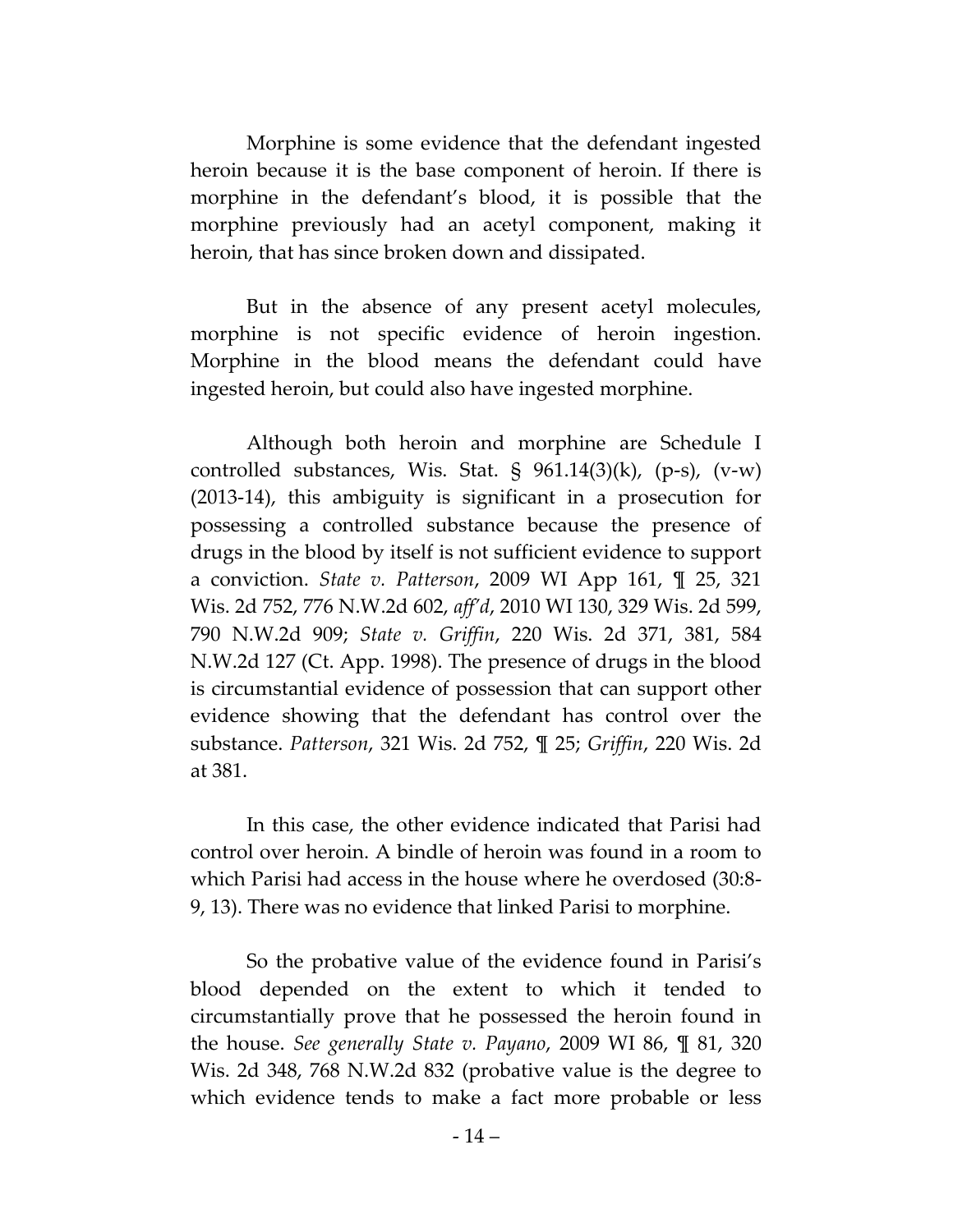probable); 29 Am. Jur. 2d, *Evidence* § 333 at 351-52 (2008) (same).

The presence in Parisi's blood of 6-monoacetylmorphine, which could only come from heroin, would be compelling circumstantial evidence that Parisi possessed the heroin in the house where he overdosed. If Parisi had a form of heroin in his blood at the time and place he had access to a quantity of heroin, he likely ingested a portion of that heroin. And if he ingested a portion of that heroin, it can reasonably be inferred that he possessed and had control over that heroin.

The presence of morphine in Parisi's blood would be some circumstantial evidence that he possessed the heroin. But this evidence would be less probative because it would not show with certainty that Parisi ingested heroin.

In *McNeely*, the Supreme Court stated that exigent circumstances exist when, regardless of the exact elimination rate, "a significant delay in testing will negatively affect the probative value of the results" of a test of the defendant's blood. *McNeely*, 133 S. Ct. at 1560-61. No warrant is needed when waiting to obtain one would "significantly undermin[e] the efficacy of the search." *McNeely*, 133 S. Ct. at 1561.

Although the ultimate holding of *Bohling* was abrogated by *McNeely*, a part of the reasoning in *Bohling* is completely consistent with these statements in *McNeely*.

In *Bohling*, this court stated that exigent circumstances can be presented when the probative value of blood test evidence is diminished by delayed testing. *Bohling*, 173 Wis. 2d at 546.

Coincidentally, the court recognized a cutoff point of three hours when the probative value of blood test evidence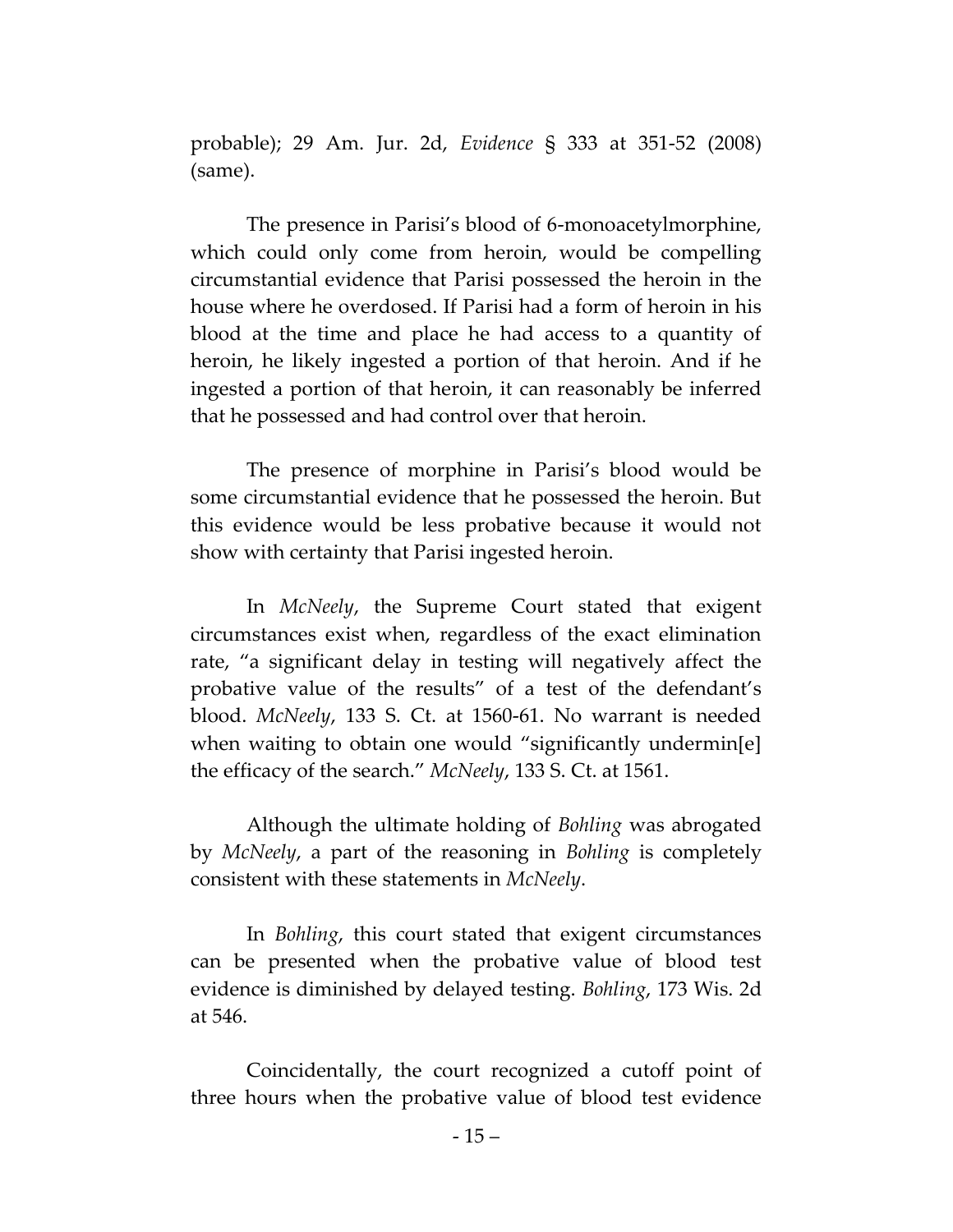plunges because after that time additional evidence is needed to establish the state's case. *Bohling*, 173 Wis. 2d at 546.

In this case, waiting three hours or more to obtain and execute a warrant would have significantly undermined the efficacy of the search of Parisi's blood and negatively affected the probative value of the results of a test of that blood because such a belated search would have found only morphine rather than heroin in the blood.

Under these circumstances, the police could take a sample of Parisi's blood without obtaining a warrant so that they could obtain evidence with significantly greater probative value than they could have recovered if they waited for a warrant.

Parisi argues that while 6-acetylmorphine is detectable in plasma for only one to three hours after heroin use, it is detectable in urine for longer, on average five hours but up to thirty-four and one-half hours. Brief for Defendant-Appellant-Petitioner at 22-23. But the authority on which Parisi relies does not support such an absolute assertion.

The cited article states that although one study found that 6-acetylmorphine was detectable in urine for an average of five hours but up to thirty-four and one-half hours, "[a]fter administration of 3, 6, and 12 mg heroin intravenously, 6 acetylmorphine is detectable in urine during respectively 2.3, 2.6, and 4.5 hours." Alain G. Verstraete, *Detection Times of Drugs of Abuse in Blood, Urine, and Oral Fluid*, Ther Drug Monit 200, 203 (Vol. 26, No. 2, April 2004). It is morphine that may be detectable in urine for over thirty-four hours. Verstraete at 203.

Thus, even if urine is tested, it is vital to get the test sample within a couple hours after the ingestion of heroin to obtain the most probative evidence of heroin use.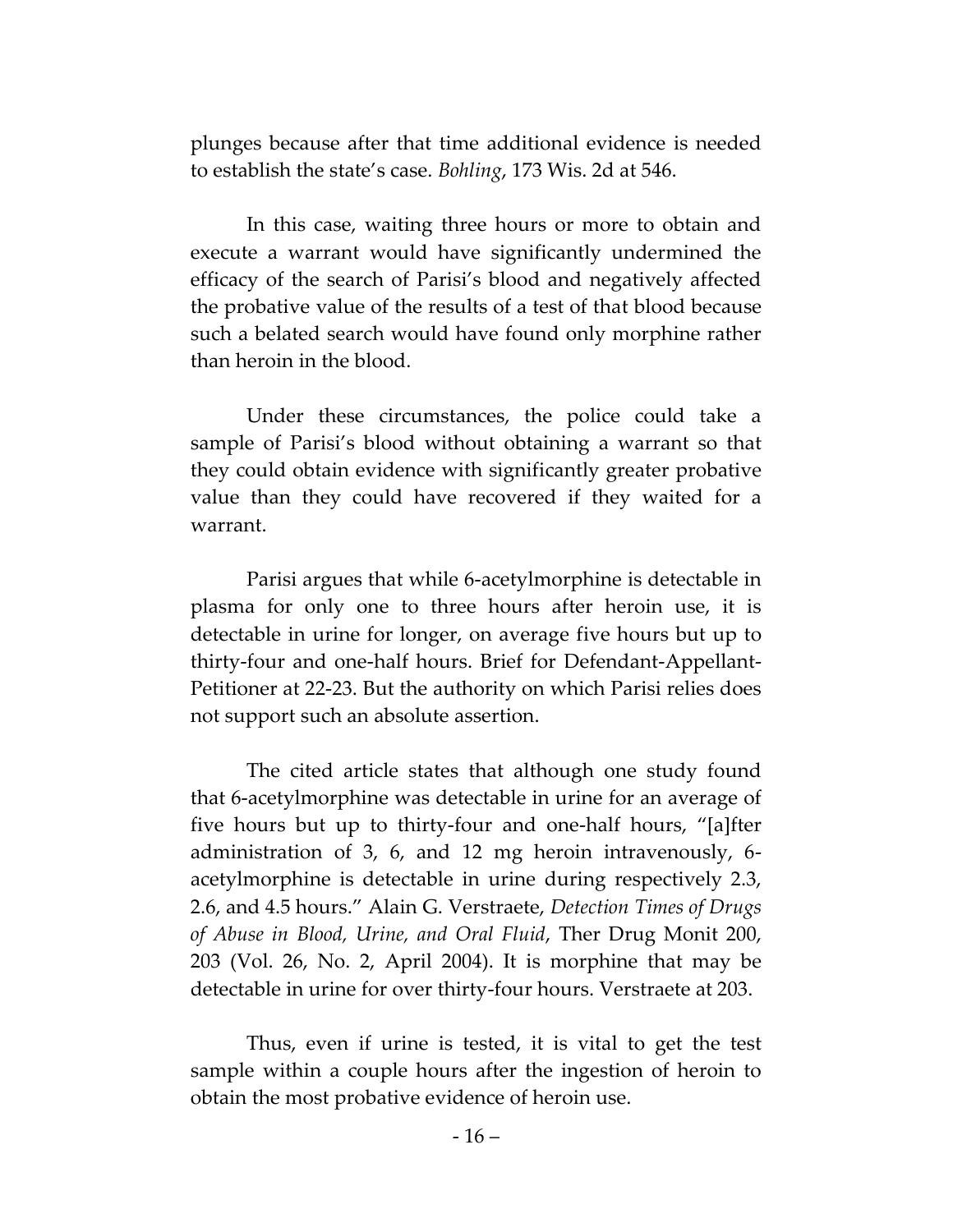Besides, Parisi refused to provide a sample of his bodily fluids for testing (30:21). Even a blood sample could not be taken involuntarily for more than an hour after that because Parisi was medically unstable (30:17, 23-24). There is no evidence in the record that a urine sample could have been taken involuntarily at all, much less in time to provide the most probative evidence of heroin ingestion.

Parisi misstates the state's position when he contends that the state conceded in its response to the petition for review that there were no exigent circumstances in this case. Brief for Defendant-Appellant-Petitioner at 23-24.

The state did not refer to the blood draw in this case as one in fact done without exigent circumstances. Brief for Defendant-Appellant-Petitioner at 23. What the state said was,

If the police could reasonably rely on the holding in *Bohling* to take a blood sample without a warrant or exigent circumstances to test it for alcohol, why could the police not reasonably rely on the holding in *Bohling* to take a blood sample without a warrant or exigent circumstances to test it for drugs when the only difference is what the blood was tested for?

Response to Petition for Review at 4-5.

What the state was arguing was that under *Bohling*, the police did not need exigent circumstances, not that they did not have exigent circumstances.

And when the state argued that

the good faith question could arise in only a very narrow class of cases, i.e., those where the blood was drawn solely for the purpose of testing for drugs, the blood was drawn without a warrant and without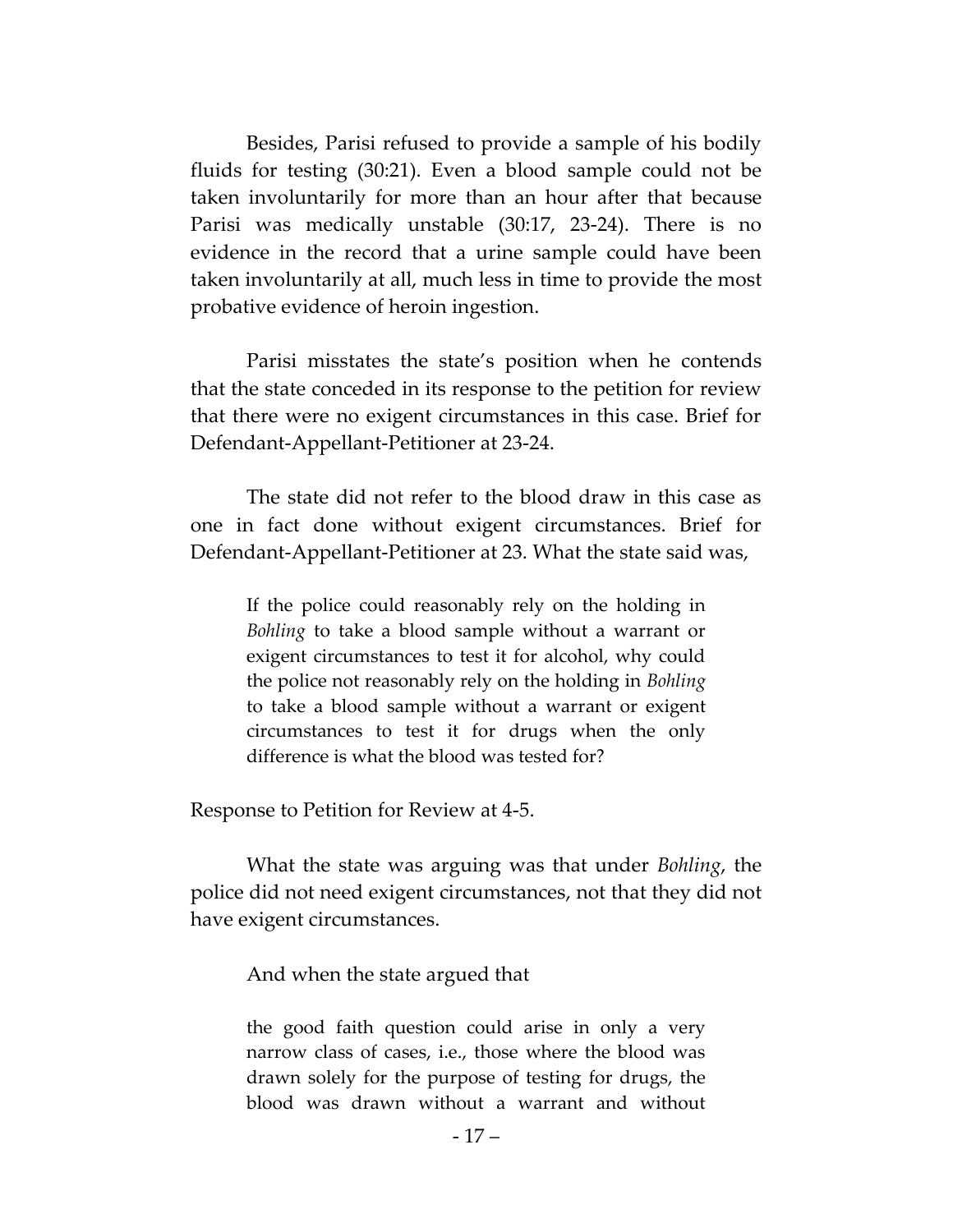exigent circumstances or any other exception to the warrant requirement such as consent, the blood was drawn before April 17, 2013, when *McNeely* was decided, and the case involving a two year old blood draw is still not final,

Response to Petition for Review at 6, it was simply listing the conditions that had to be met before a good faith issue could be justiciable in any case. It was not arguing that all those conditions were necessarily met in this case.

Relying on the Rook article, the state argued in the circuit court that exigent circumstances excused the police from obtaining a warrant to seize Parisi's blood (7). In the court of appeals the state argued in the alternative that there were exigent circumstances that excused the police from obtaining a warrant. Brief for Plaintiff-Respondent in Wis. Ct. App. at 6-10. After that, it would have been absurd for the state to casually concede in a response to a petition for review that opposed granting review that there were no exigent circumstances.

Contrary to Parisi's assertion that the state is advocating a per se rule in all heroin cases, Brief for Defendant-Appellant-Petitioner at 24, the state is simply arguing that under the circumstances established by the factual record in this case where the police did not know when Parisi ingested drugs and it would have taken them two hours after they found him to get a warrant, there were exigent circumstances that allowed them to take Parisi's blood without waiting to get a warrant.

Even if no exception to the exclusionary rule applied in this case, an exception to the warrant requirement would apply because there were exigent circumstances that excused the police from obtaining a warrant to seize Parisi's blood.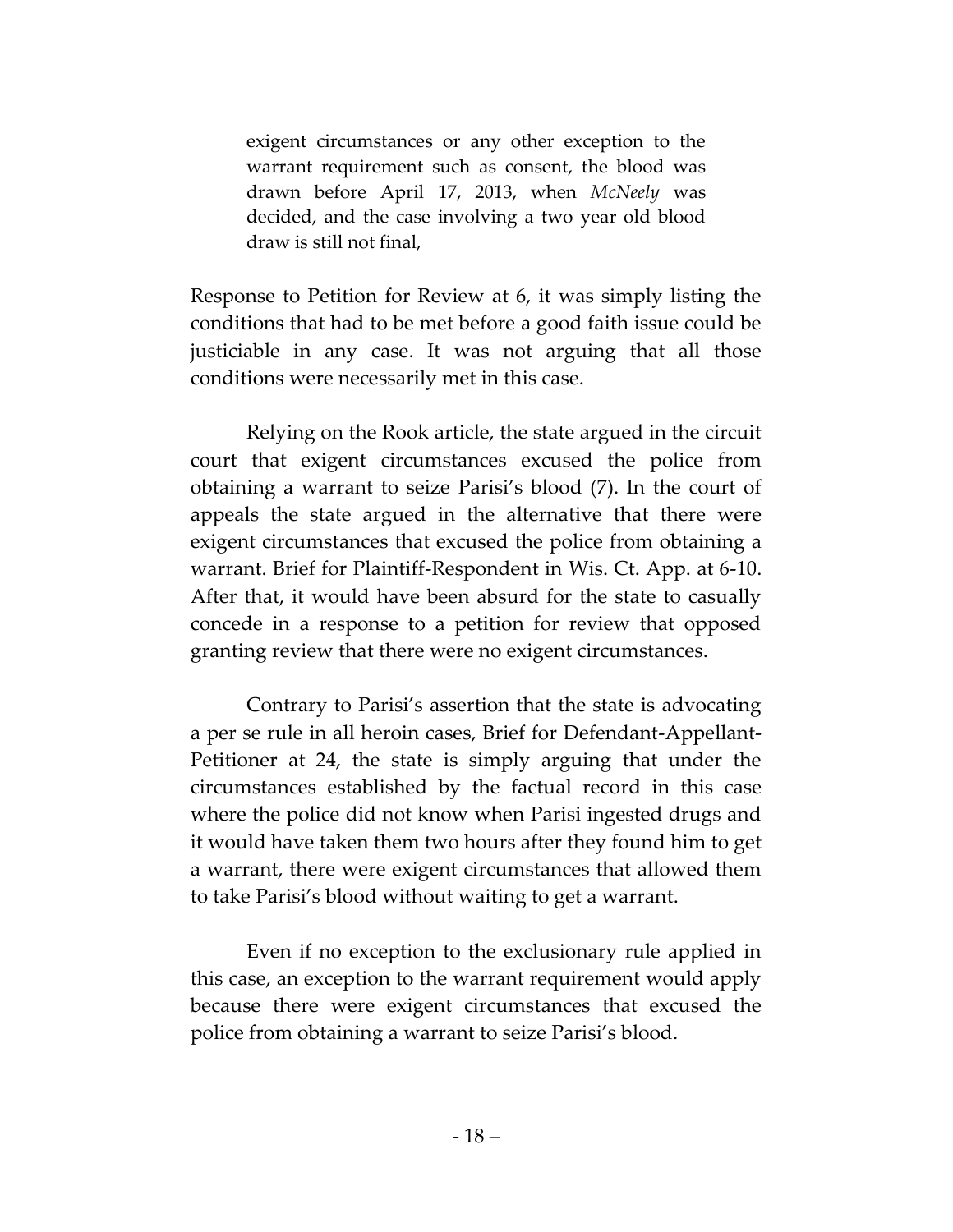### **CONCLUSION**

It is therefore respectfully submitted that for either or both of these reasons the decision of the court of appeals affirming a judgment convicting Parisi of a second offense of possessing narcotic drugs should be affirmed.

Dated: July 30, 2015.

BRAD D. SCHIMEL Attorney General

THOMAS J. BALISTRERI Assistant Attorney General State Bar #1009785

Attorneys for Plaintiff-Respondent

Wisconsin Department of Justice Post Office Box 7857 Madison, Wisconsin 53707-7857 (608) 266-1523 (Phone) (608) 266-9594 (Fax) balistreritj@doj.state.wi.us